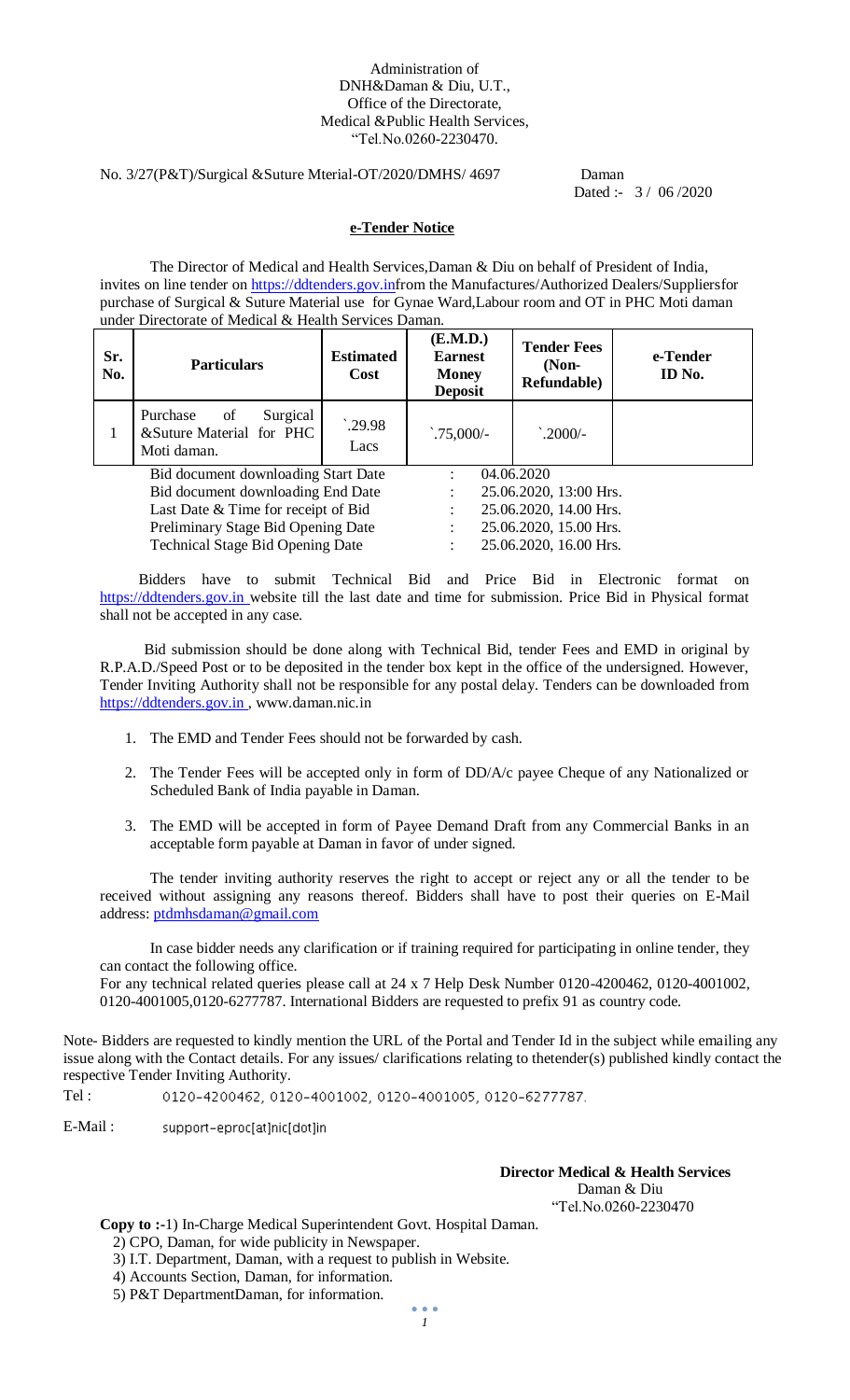#### U.T. ADMINISTRATION OF DNH &DAMAN & DIU, OFFICE OF THE DIRECTORATE, MEDICAL AND HEALTH SERVICES, DAMAN.

# Terms and Conditions for the **"Purchase of Surgical & Suture Material use for Gynae Ward,Labour room and OT in PHC Moti daman under Directorate of Medical & Health Services Daman & Diu".**

### **Instructions to Bidders :**

- 1) All Tender Documents can be downloaded free from the website [https://ddtenders.gov.in](https://www.nprocure.com/)
- 2) All bids should be submitted online on the website https://ddtenders.gov.in
- 3) The user can get a copy of instructions to online participation from the website [https://ddtenders.gov.in](https://www.nprocure.com/)
- 4) The suppliers should register on the website through the "New Supplier" link provided at the home page, the registration on the site should not be taken as registration or empanelment or any other form of registration with the tendering authority.
- 5) The application for training and issue of digital signature certificates should be made at least 72 hours in advance to the due date and time of tender submission.
- 6) For all queries regarding tender specifications and any other clauses included in the tender document should be addressed to personnel in tendering office address provided below:

**The Director Medical and Health Services Primary Health Centre Moti Daman Daman 396220 Tel 02602230470 2230570**

7) All documents scanned/attached should be legible/readable. A hard copy of the same may be send which the department will be use if required. Uploading the required documents in [https://ddtenders.gov.in i](https://www.nprocure.com/)s essential.

8)The Bidder has to give compliance for each quoted product for any false/ misleading statement in compliance found any time during the procurement process, the bid shall be outrightly rejected & EMD shall be forfeited.

#### **Keydates:**

| Bid document downloading Start Date                             | 04.06.2020             |
|-----------------------------------------------------------------|------------------------|
| Bid document downloading End Date                               | 25.06.2020, 13:00 Hrs. |
| Last Date & Time for receipt of Bid                             | 25.06.2020, 14.00 Hrs. |
| Preliminary Stage Bid Opening Date                              | 25.06.2020, 15.00 Hrs. |
| <b>Technical Stage Bid Opening Date</b>                         | 25.06.2020, 16.00 Hrs. |
| The Tenders shell be sympatical in two hid system whenein the I |                        |

The Tenders shall be submitted in two-bid system, wherein the Technical bid and Commercial Bid is to be filled online on [https://ddtenders.gov.in a](https://www.nprocure.com/)nd the EMD and Tender Fee and tender Documents has to be submitted in Tender Box along with a covering letter. The envelope should be super scribing as **"e-Tender - Sealed Cover of Bidfor "Purchase of Surgical & Suture Material use for Gynae Ward,Labour room and OT in PHC Moti daman under Director Medical & Health Services Daman & Diu."**The **EMD** and **Tender Fees** should be enclosed with the **BID** Only.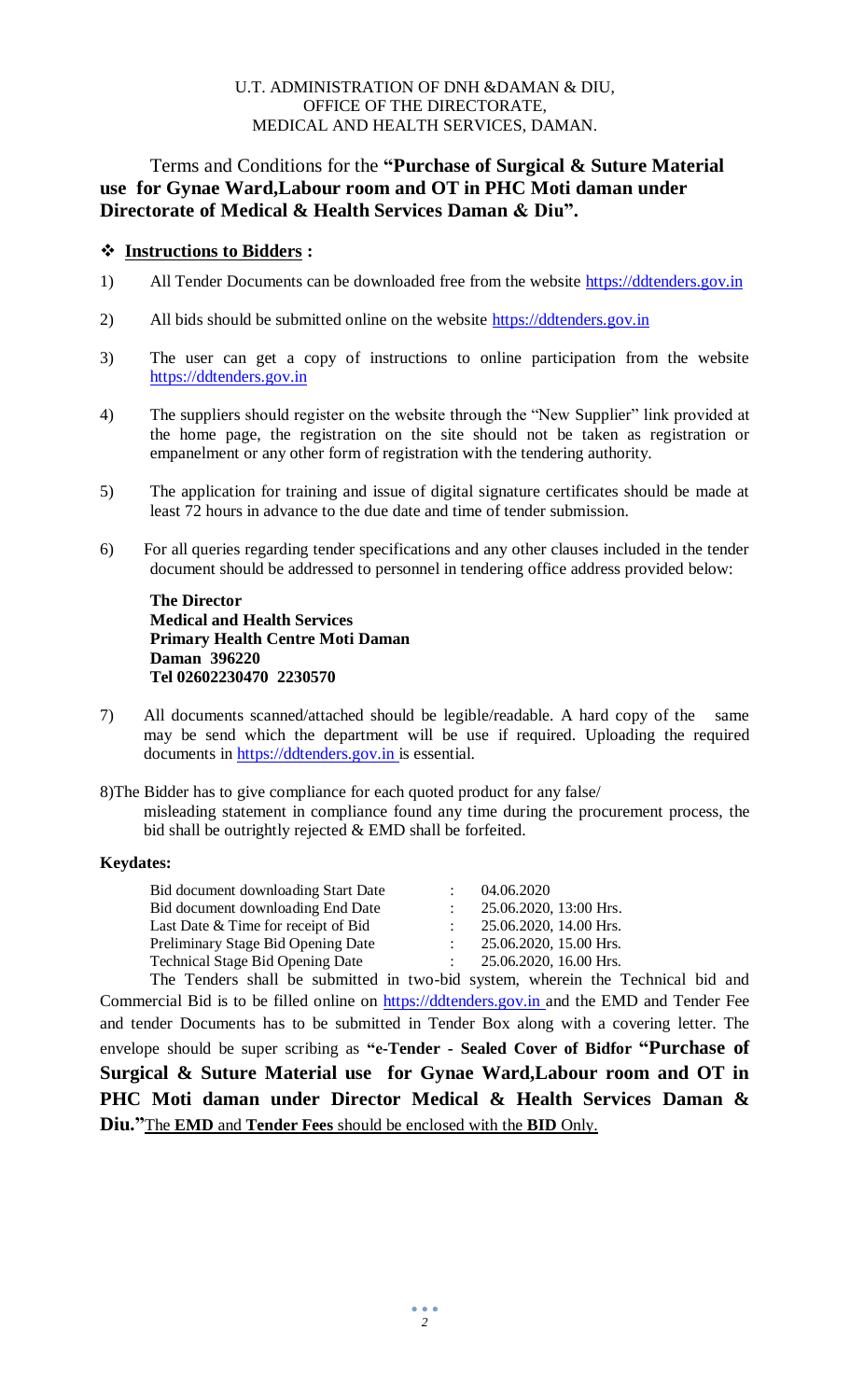# **Tender Fees (Non Refundable) `.2,000/- :**

- a. The Tender Fees should not be forwarded by cash.
- b. The Tender Fees (Non-Refundable) will be accepted only in form of DD in favor of **The Director of Medical & Health Services, Daman** from any Nationalized or Scheduled Bank of India payable in Daman.
- c. All tenders must be accompanied by Tender fees as specified in schedule otherwise tender will be rejected.

# **The Earnest Money Deposit(Refundable) `.75,000/- :**

- a. All tenders must be accompanied by EMD as specified in schedule otherwise tender will be rejected.
- b. The manufacturing units who are placed in Daman are exempted for Earnest Money Deposit. For getting exemption, tenderers have to furnish valid and certified documents along with the tender, otherwise tender will be rejected.
- c. Any firm desires to consider exemption from payment of Earnest Money Deposit, valid and certified copies of its Registration should be attached to their tenders.
- d. EMD can be paid in either of the form of following:
	- i. A/c Payee Demand Draft
	- ii. Fixed Deposit Receipts

In favor of **The Director of Medical & Health Services, Daman**from any Nationalized or Scheduled Bank authorized by RBI to undertake Government Business.

- e. EMD should be valid upto **12 (Twelve Months)** from the date of its issuance.
- f. EMD in any other forms will not be accepted.
- g. EMD/Security Deposit shall be liable to be forfeited in following circumstances:
	- i. Tender is rejected due to failure of supply the requisite documents in proper format or giving any misleading statement or submission of false affidavit or fabricated documents.
	- ii. In case, the contractor does not execute the supply order placed with him within stipulated time, the EMD of the contractor will be forfeited to the Government and the contract for the supply shall terminated with no further liabilities on either party to the contract.
	- iii. Tenderer fails to replace the goods declared to be not of standard quality or not conforming to acceptable standards or found to be decayed/spoilt.
- h. The amount of Earnest Money paid by the tenderer(s) whose tenders are not accepted will be refunded to them by cheque or Demand Draft (as may be convenient to the Tender Inviting Officer if the amount is above `.200/-) drawn on any Nationalized or Scheduled Bank payable at Daman. Where this mode of payment is not possible the amount will be refunded at the cost of the tenderer.
- i. Only on satisfactory completion of the supply order for and on payment of all bills of the contractor, as to be admitted for payment, the amount of Security Deposit/Earnest Money will be refunded after expiry of guarantee/warranty period, if any, or any such date/period as may be mutually agreed upon.
- j. In case of failure to supply the store, materials etc. ordered for, as per conditions and within the stipulated time, the name articles will be obtained from the tenderer who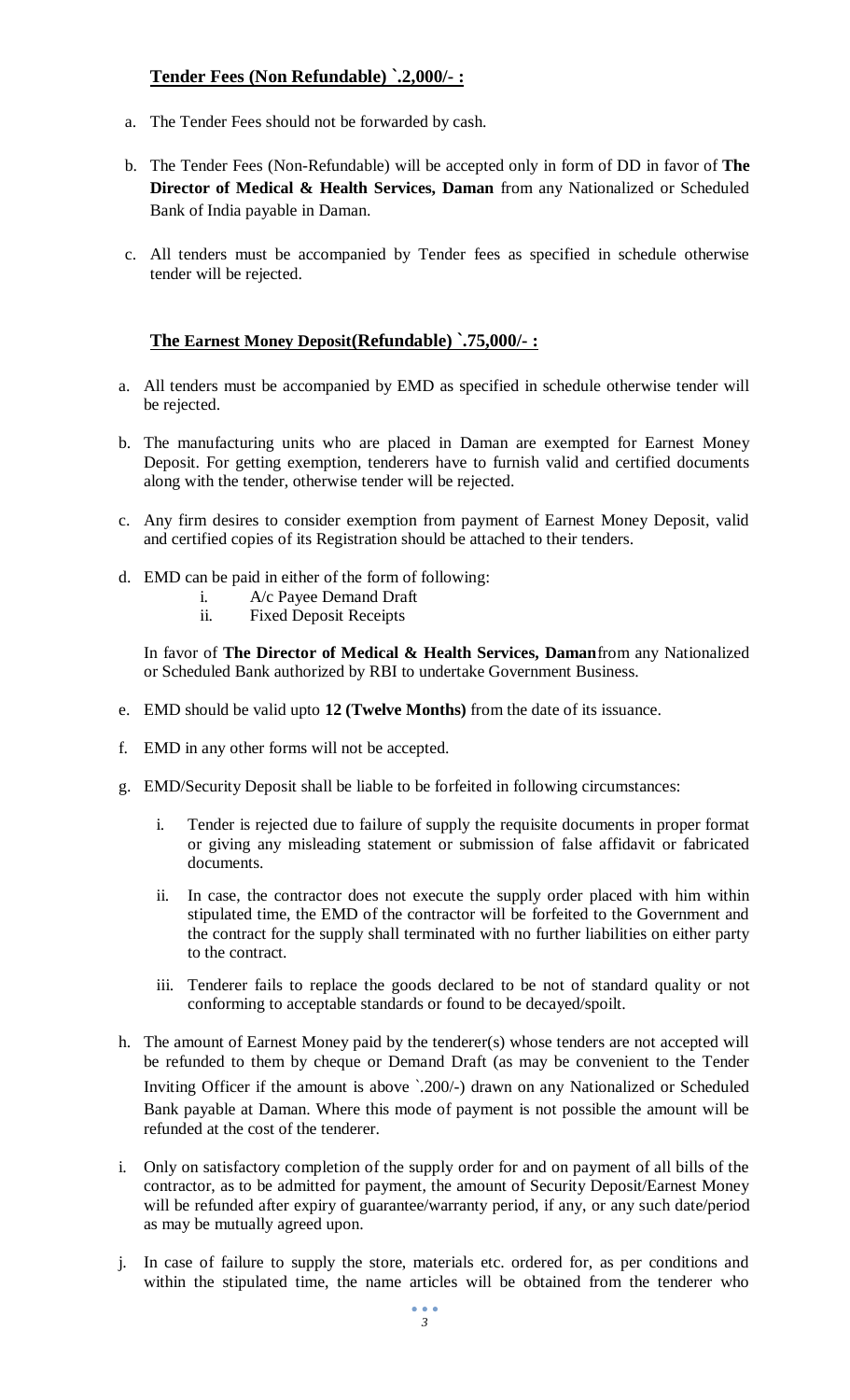offered next higher rates or from any other sources, as may be decided by the tender inviting Officer and the loss to the Government on account of such purchases(s) shall be recovered from the former contractor Security Deposit/Earnest Money or bills payable. The contractor shall have no right to dispute with such procedure.

k. The Earnest Money(s) paid by the tender(s) earlier against any tender(s) or supply order(s) is not adjustable with Earnest Money required by these conditions.

#### **Security Deposit: (SD)**

- a. The successful tenderer will have to pay within 10 days from the date of demand, an amount equal to 10% of the total value of articles, which may be ordered, as the amount of security deposit.
- b. Non-receipt of Security Deposit within stipulated time will result in automatic cancellation of the order for supply without any intimation.
- c. The Security Deposit(s) paid by the tender(s) earlier against any tender(s) or supply order(s) is not adjustable with Security Deposit required by these conditions.
- d. In case of failure to replace the accepted and rejected articles from the supplies made, as mentioned in the conditions the loss undergone by the Government will be recovered from the contractor Security Deposit or payment due of any bill(s) to the extend required.
- e. The tender inviting officer will consider extension of time for remitting the Security Deposit as demanded. However, in case of denial to consider such extension the contractor is bound to abide by the limit given and liable to make good for the loss made to the Government on account of his failure to abide by the time limit.

#### **Conditions of Contract:**

### **1. ACCEPTANCE OF TENDER:**

- a. The tender is liable for rejection due to any of the reasons mentioned below:
	- i. Non-Submission of tender within stipulated time online.
	- ii. Submission of tender physically in the Office but not submitted online on [https://ddtenders.gov.in](https://www.nprocure.com/)
	- iii. Tender is unsigned or not initialed on each page or with unauthenticated corrections.
	- iv. Non-payment of Earnest Money Deposit (if not exempted).
	- v. Non-Submission of required documents as mentioned in schedule.
	- vi. Conditional/vague offers.
	- vii. Unsatisfactory past performance of the tenderer.
	- viii. Items with major changes/deviations in specifications/ standard/ grade/ packing/ quality offered.
	- ix. Offering an accessory optional even though required to operate the instrument.
	- x. Submission of misleading/contradictory/false statement or information and fabricated/ invalid documents.
	- xi. Tenders not filled up properly.
- b. Any discount which the bidder wants to give has to be considered and total final bid amount has to be mentioned clearly in the price bid form on https://ddtenders.gov.in
- c. Discount offered after price bid opening will not be considered.
- d. The consolidated rates entered in the online website will be taken in to account for preparing price statements. However, the tender which is found technically acceptable as well as lowest in terms of evaluated rates only be considered for placing the order.
- e. The Director, Medical and Health Services may seek any clarifications/explanation/documentary evidence related to offer at any stage from tenderersif required.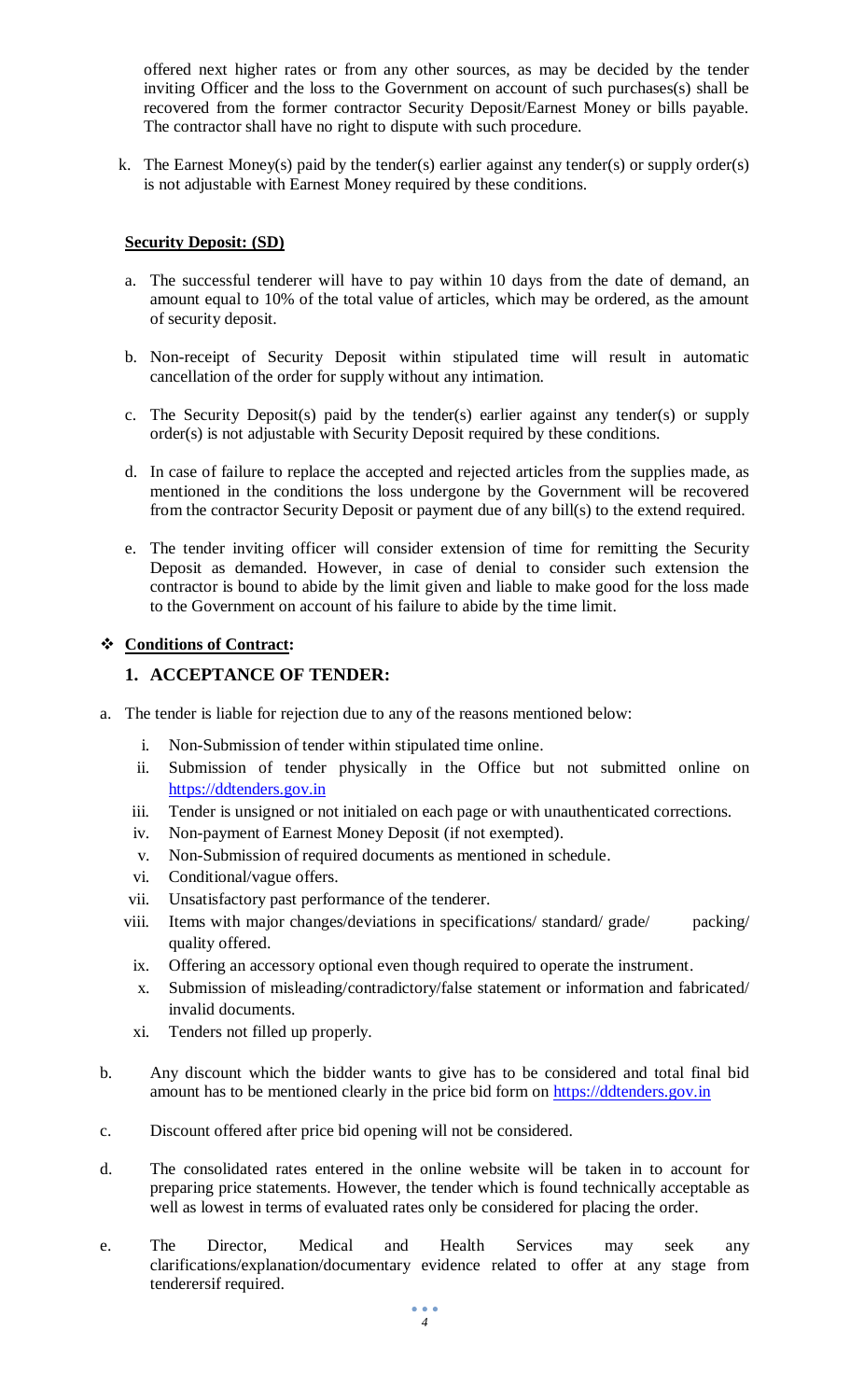- f. The rate should be quoted in the prescribed form given by the department; **the rate should be valid upto One Year from the date of tenderization**.
- g. All/Taxes/Duties/Royalties Charges payable on the sales/transport etc. within and/or outside the state shall be payable by the supplier.
- h. The decision of the Tender Inviting Officer for acceptance/rejection of any articles supplied including the decision for equivalent specifications, standard and quality etc. of articles shall be final.
- i. The right to accept or reject without assigning any reasons or all tenders in part or whole is reserved with the Tender Inviting Officer and his decision(s) on all matters relating to acceptance or rejection of the tenders as a whole or in part will be final and binding to all.
- j. No separate agreement will be required to be signed by the successful tender(s) for the purpose of this contract for supply. Rates tendered/offered in response to the concerned Tender Notice shall be considered as acceptance of all above terms and conditions for supply for all legal purpose.
- k. The rate(s) quoted should be strictly for free delivery at DMHS Moti Daman and will be valid and operative for supply orders issued within one year from the date of invitation of tenders.
- l. The department shall not take any responsibility of unloading the goods; the successful bidder has to make arrangements for unloading at the site.
- m. Bidder / its sister concerns / companies where its Promoters / Directors either directly or indirectly are involved, should not have ever been blacklisted in tender / supplies by any state/Central Govt . Bidder should submit affidavit in this regard. The bidder should provide accurate information of litigation or arbitration resulting from contracts completed or under execution by him over the last ten years. False affidavit would lead to blacklisting and termination of the contract at any stage. In such cases all the losses that will arise out of this issue will be recovered from the Tenderer / Contractor and he will not have any defence for the same. In case of bidder / principal is involved / penalized under any investigation of CVC or any State/Central Govt. Commission in relation to the similar work project issue; the bid will be out rightly rejected.

#### n. **The Bidder has to supply the Surgical & Suture Material within 7 days for receipt of purchase order.**

## **2. TERMS OF WORK EXECUTION:**

- a. Extension of time limit of work order shall be considered by the Tender Inviting Officer. The extension so granted may be without levy of compensation for delay in execution of work the cost of work order for at the discretion of the authority competent to grant extension of time limit provided such request is made well in time, depending upon the circumstances and such decision in the matter will be final.
- b. Inspection will be carried out in the premises of DMHS. If goods to be inspected in factory premises all expenditure to be borne by the Tenderer.
- c. The tenderer should be provided the sufficient training for operations and maintenance to the hospital staff on your own cost.

## **3. Bid Evaluation Methodology:**

A. **Preliminary Evaluation**: Tender Fee and EMD Submission.

#### B. **Technical Evaluation:**

- Scrutiny of technical specifications and other relevant documents as asked by the department with the quoted specification.
- Scrutiny of Compliance Statement given by the bidder.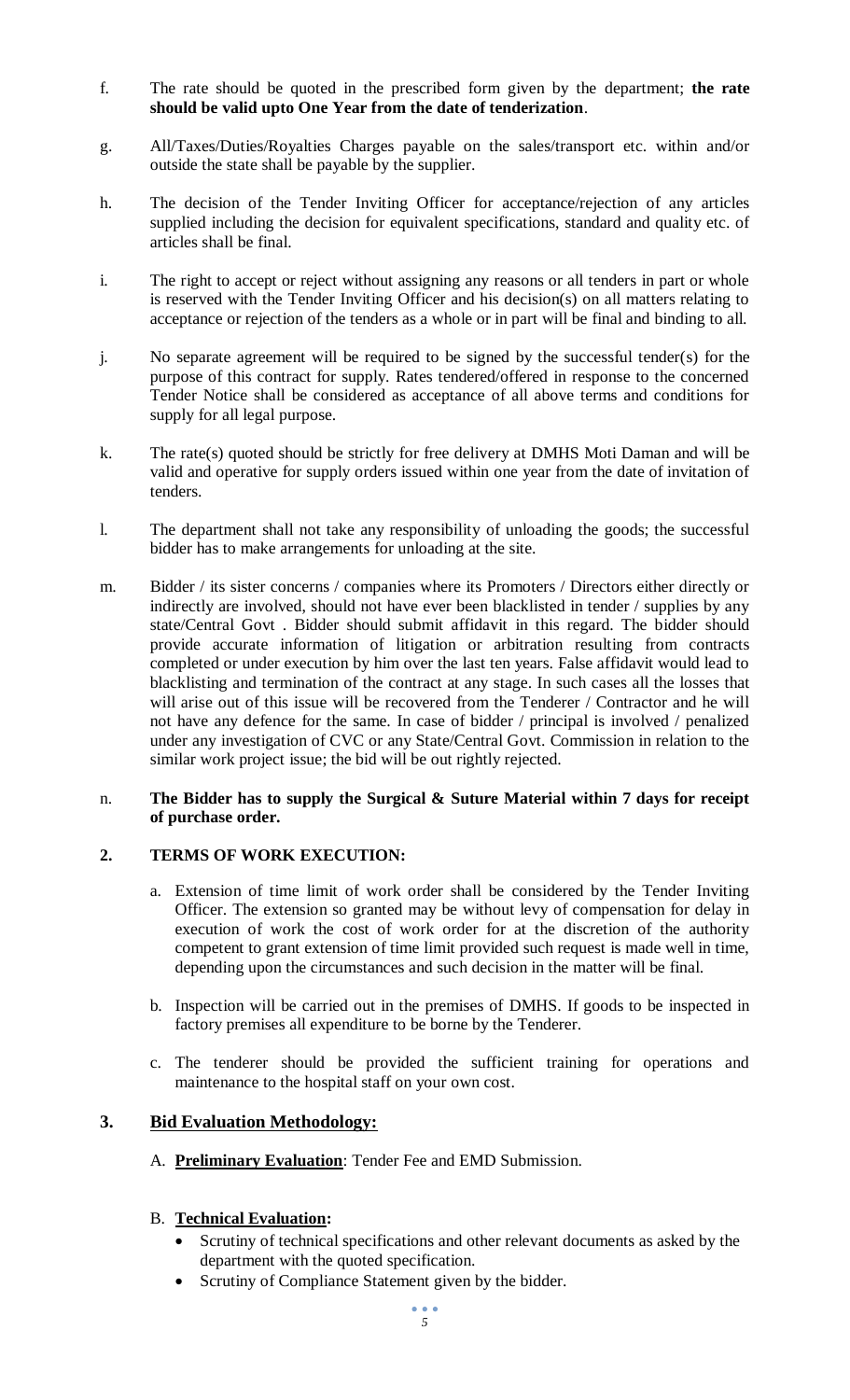- Technical Demonstration if required.
- C. **Financial Evaluation**: Lowest quoted offered by Technically Qualified Bidders

## **4. PAYMENT TERMS:**

- a. 100% of the invoice amount will be paid only after competition of work successfully and submission of Security deposit i.e. 10% of the tender value.
- b. Price escalation clause will not be entertained under any circumstances.
- c. All bills should be in **TRIPLICATE** and should invariably mention the number and date of work order.
- d. All bills for amount above `.5,000/- should be pre-receipted on a Revenue Stamp of proper value. Bills for amount exceeding `.5,000/- not pre-receipted on Revenue Stamp of proper value will not be accepted for payment.
- e. Each bill in which GST is charged must contain the following certificates on the body of the bill: **"CERTIFIED"** that the sale on which Tax has been charged have not been exempted under the Central Sale Tax Act or the Rules made there under and the amount charged on account of Sale Tax on these sales is not more than what is payable under the provisions of relevant Act or Rules made there under".
- f. No extra charge for transportation, forwarding and insurance etc. will be paid on the rates quoted.
- g. The rates should be quoted only for the work specified in the list of requirement.

## **Termination for Default: Contract may be terminated by the Authority if :**

- a. If the supplier fails to execute the supply within the stipulated time, the Purchaser is at liberty to make alternative purchase, in the event of making ALTERNATIVE PURCHASE, the supplier will be imposed penalty apart from the forfeiture of Performance Guarantee. The excess expenditure over and above contracted prices incurred by the Purchaser in making such purchases from any other sources or in the open market or from any other supplier who has quoted higher rates and other losses sustained in the process, shall be recovered from the Performance Security or from any other money due and become due to the Supplier and in the event of such amount being insufficient, the balance will be recovered personally from the Supplier.
- b. The order may be cancelled after expiry of delivery period as mentioned in the supply order and the supplier shall also suffer forfeiture of the Performance Security and shall invite other penal action like blacklisting / disqualification from participating in present and future tenders.
- c. Authority will be at liberty to terminate by assigning justifiable reason thereof the contract either wholly or in part on one-month notice. The Supplier will not be entitled for any compensation whatsoever in respect of such termination.
- d. If the Supplier, in the judgment of the Authority has engaged in corrupt or fraudulent practices in competing for or in executing the contract.
- e. The bidder has to submit the Authority Letter obtained from the Manufacturer for the concern equipment. Non-Submission of authority letter for the particular item will be outrightly rejected and tender No. should also be mentioned. The contact details of the signing authority should be mentioned on the letter.

## **For the purpose of this Clause:**

 "Corrupt practice" means offering, giving, receiving or soliciting of anything of value to influence the action of a public official in the procurement process or in contract execution.

 "Fraudulent practice" means a mis-presentation / hiding of facts in order to influence a procurement process or the execution of a contract to the detriment of the other bidders and includes collusive practice among Bidders (prior to or after bid submission) designed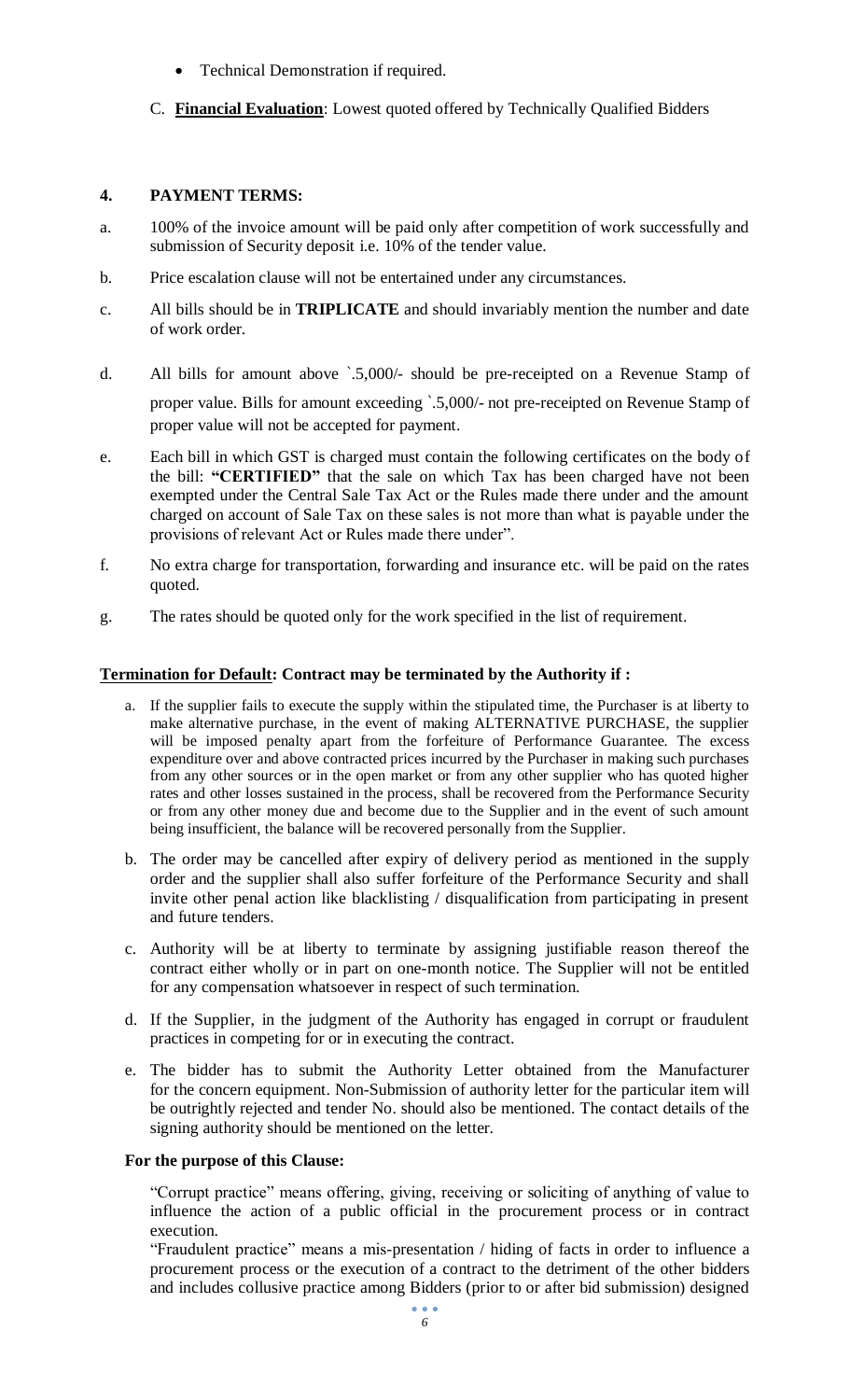to establish bid prices at artificial noncompetitive levels and to deprive the other bidders of the benefits of free and open competition.

- f. For infringement of the stipulations of the contract or for other justifiable reasons, the contract may be terminated by the Authority, and the supplier shall be liable for all losses sustained by the Authority, in consequence of the termination which may be recovered personally from the supplier or from his properties, as per rules.
- g. Non-performance of any of the contract provisions will disqualify a firm to participate in the tender for the next five years.
- h. In all the above conditions, the decision of the Authority shall be final and binding.

Signature of Agency With Rubber Stamp

**Director** Medical & Health Services Daman & Diu "Tel.No.0260-2230470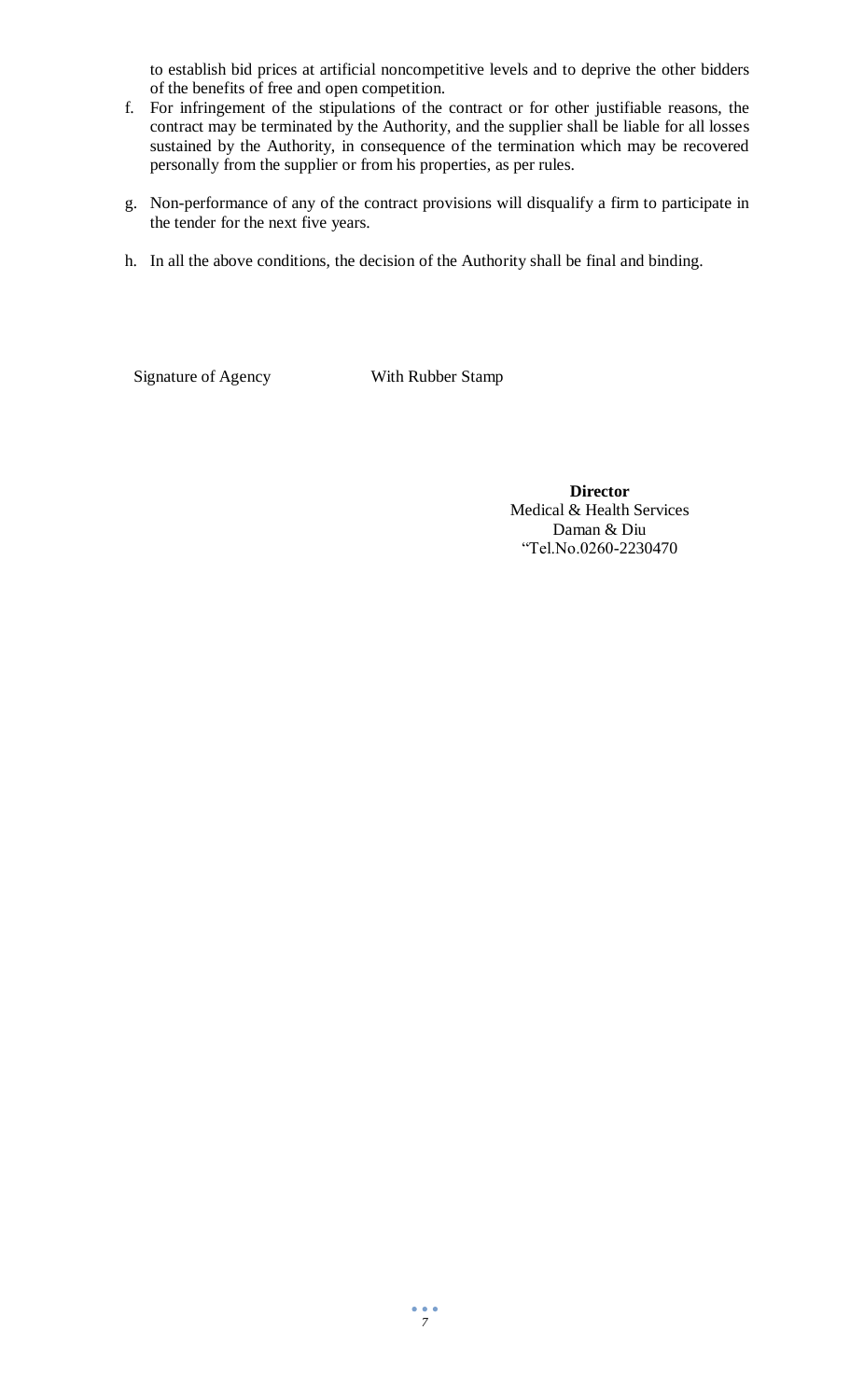# **ANNEXURE- A**

### (to be submitted on the letter head of the company/firm)

I hereby certify that the firm has not been ever blacklisted by any Central / State Government / Public Undertaking / Institution on any account.

I also certify that the above information is true and correct in and every respect and in any case at a later date it is found that any details provided above are incorrect, any contract given to the firm may be summarily terminated and the firm will be blacklisted.

I also certify that firm will supply the items as per specification given by institution and also abide all the terms and conditions stipulated in tender.

Date: Place:

> Name Business Address Signature Bidder Seal of Bidder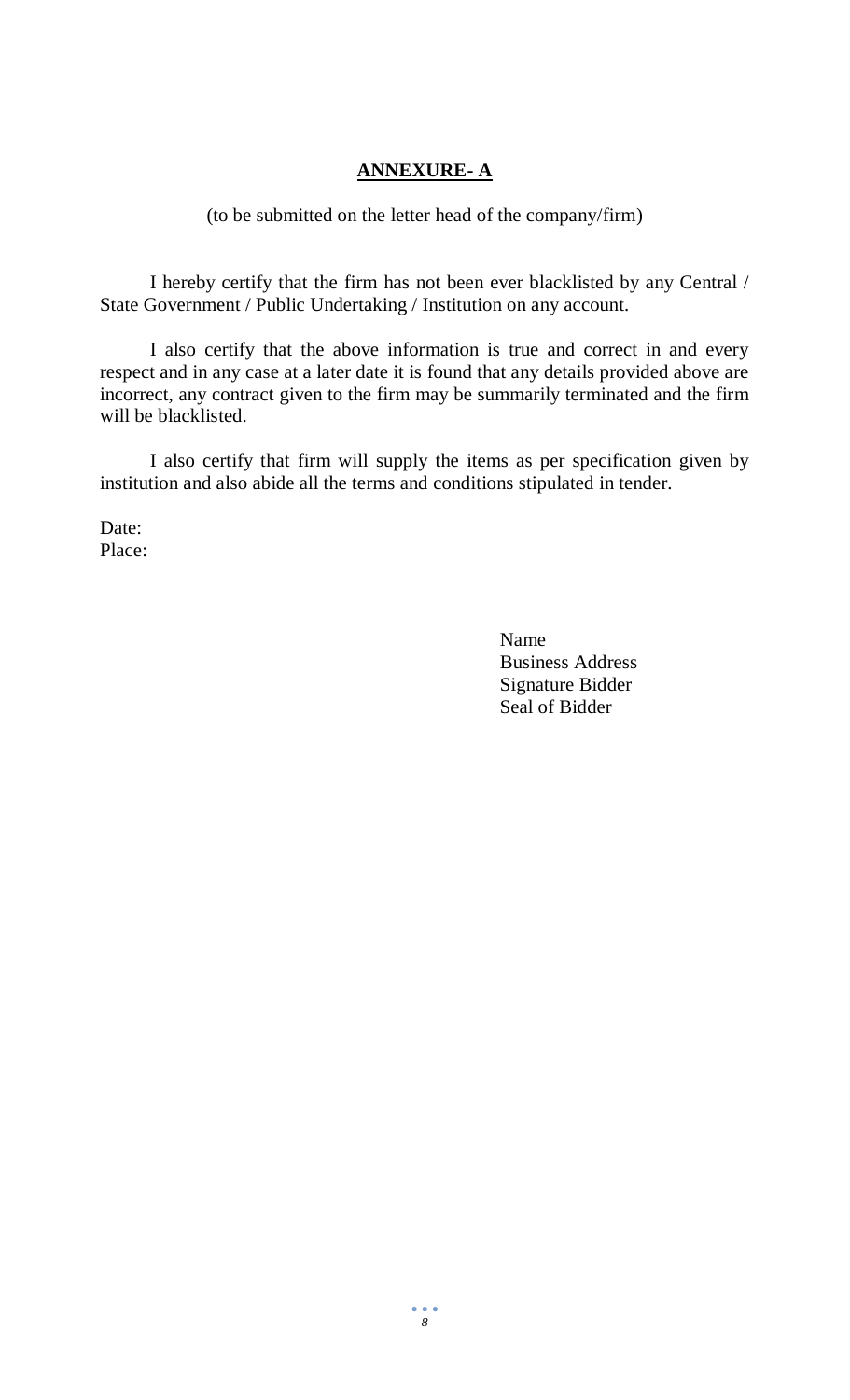# **ANNEXURE - B**

# **SCHEDULE OF DOCUMENTS ATTACHED**

| Sr.<br>No. | <b>Document/Certificate</b>                                                                                                    | <b>Uploaded &amp;</b><br><b>Enclosed</b> | At<br>Page No. |
|------------|--------------------------------------------------------------------------------------------------------------------------------|------------------------------------------|----------------|
| A.         | <b>General Documents:</b>                                                                                                      |                                          |                |
| 01.        | <b>Tender Fees</b>                                                                                                             | Yes/No                                   |                |
| 02.        | <b>EMD</b>                                                                                                                     | Yes/No                                   |                |
| 03.        | PAN No.                                                                                                                        | Yes/No                                   |                |
| 04.        | Sale Tax Reg./VAT Reg.                                                                                                         | Yes/No                                   |                |
| 05.        | License in field of supply.                                                                                                    | Yes/No                                   |                |
| 06.        | Non-Conviction Certificate obtained from FDA.                                                                                  | Yes/No                                   |                |
| 07.        | Scan copy of Terms and Conditions of the tender<br>documents duly Stamped and Signed on each page.                             | Yes/No                                   |                |
| 08.        | Scan copy of Schedule of Documents correctly filled<br>with Stamped and Signed on each page. (Scope of<br>Work)                | Yes/No                                   |                |
| 09.        | Annual Turnover Certificate for Last 3 Years duly<br>stamped and signed by CA.                                                 | Yes/No                                   |                |
| 10.        | Letter / Undertaking Mentioning<br>in Reputed<br>Manufacturer / Authorized Distributors/ Suppliers of<br>the items prescribed. | Yes/No                                   |                |

It is verified that all the certificates/permissions/documents are valid and current as on date and have not been withdrawn/cancelled by the issuing authority. It is further verified that the represents at above, declaration part are as per the format prescribed by the Administration and it is clearly and distinctly understood by me/us that the tender is liable to be rejected if on scrutiny and of these certificates is found to be not as per the prescribed format of Administration.

I/We further undertake to produce on demand the original certificate/ permission/ document for verification at any stage during the processing of the tender.

Date:

Place:

Sign & Stamp of tenderer.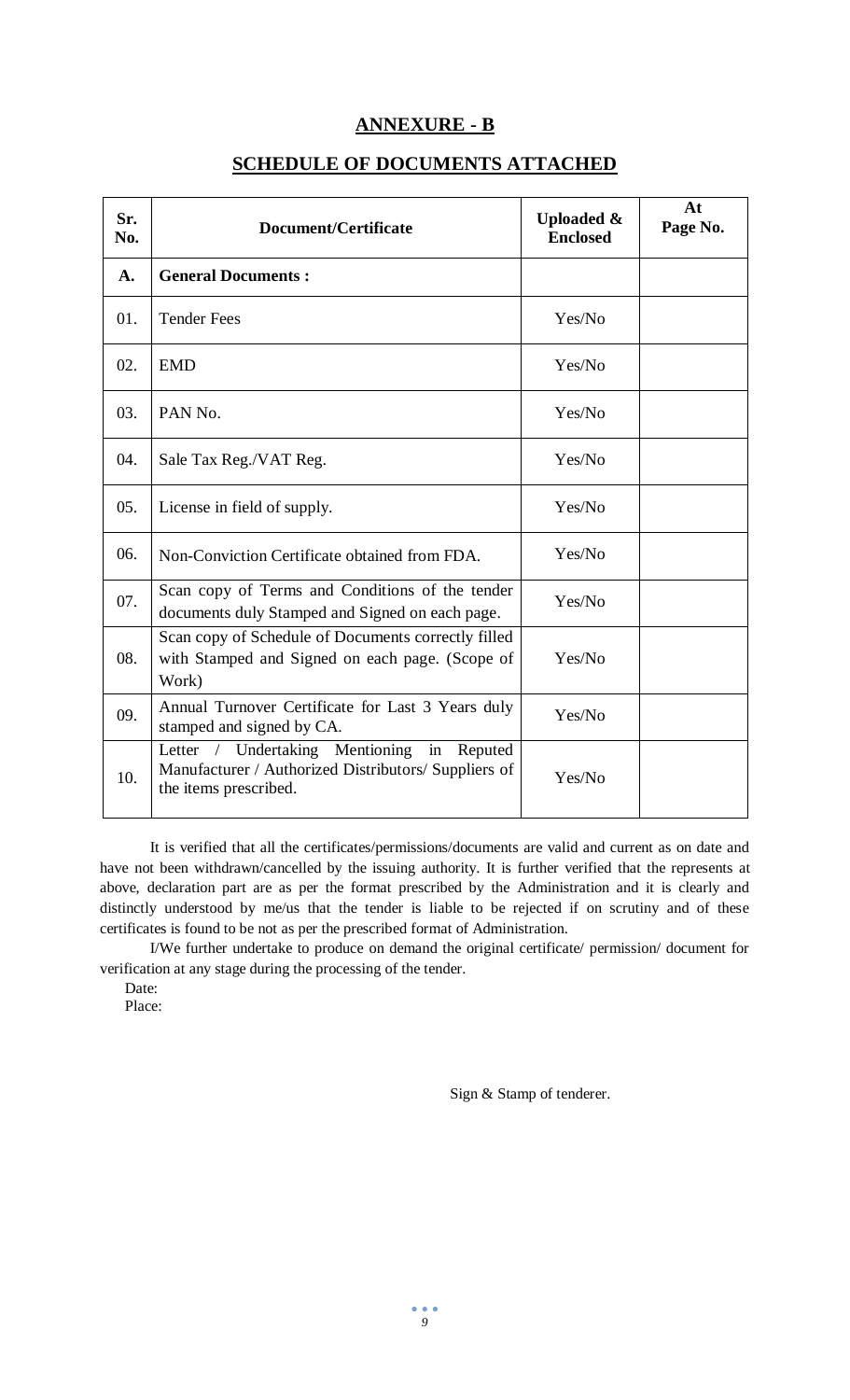# **Scope of Work:**

# **Schedule of Specifications and Allied Technical Details:**

# **Purchase of Surgical & Suture Material use for Gynae Ward,Labour room and OT in PHC Moti daman under Director Medical & Health Services Daman & Diu.**

| Sr.<br>No.     | <b>Particulars</b>                                                                                                   | <b>MFG Co</b>                                | Unit                       | <b>Qty Reqd</b> | <b>Company Offered</b> |
|----------------|----------------------------------------------------------------------------------------------------------------------|----------------------------------------------|----------------------------|-----------------|------------------------|
| $\mathbf{1}$   | Amino drape for<br>gynac use single piece<br>pack 60cmx90cm                                                          | Friends or<br>"Equivalent"                   | $\mathbf{1}$<br>Nos.       | 125             |                        |
| $\overline{2}$ | <b>Abdominal Gauze</b><br>Swab With<br>X-ray Detectable<br>Thread<br>25CMX25CMX8 PLY                                 | Medicare or<br>"Equivalent"                  | $\mathbf{1}$<br>Nos.       | 600             |                        |
| 3              | Absorbable Gelatin<br>Spounge U S P Size :<br>70 x 50 x 10mm<br>(1 Pic.) Gynace Pack                                 | J&J, Medichem,<br>3M, or<br>"Equivalent"     | 1 pic.                     | 150             |                        |
| $\overline{4}$ | Adhesive Tape Size<br>$7.5cm \times 10$ mtr $X$ 4<br>Roll/bamboo                                                     | J & J, BSN, B.D,<br>Top or "Equivalent"      | 1<br><b>Bamb</b><br>$00\,$ | 100             |                        |
| 5              | Autoclave tape<br>(Steam)                                                                                            | STD or<br>"Equivalent"                       | 1<br>Nos.                  | 10              |                        |
| 6              | Accucheck active strip                                                                                               | Roche or<br>"Equivalent"                     | 1<br>strip                 | 2000            |                        |
| $\overline{7}$ | Bandage (roll gauze)<br>wrap $30x20$ weft $(40)$<br>count x 40 count)<br>deluxe quality 15 cm x<br>4 meter x 10 roll | Apex, Brisk,<br>Alder or<br>"Equivalent"     | 1 pkt                      | 500             |                        |
| 8              | Bandage (roll gauze)<br>wrap $30x20$ weft $(40)$<br>count x 40 count)<br>deluxe quality 10 cm x<br>4 meter x 10 roll | Apex, Brisk,<br>Alder or<br>"Equivalent"     | 1 pkt                      | 500             |                        |
| 9              | <b>Cotton Wool IP</b><br>(Absorbent) 500gm<br>Net Weight                                                             | Apex, Brisk,<br>Alder or<br>"Equivalent"     | 1 roll                     | 500             |                        |
| 10             | <b>Cartery Pencil</b>                                                                                                | Orecole or<br>"Equivalent"                   | 1<br>Nos.                  | 20              |                        |
| 11             | Disposable draw sheet                                                                                                | Romsons/ Alpha/<br>Sterimed or<br>equivalent | 1<br>Nos.                  | 500             |                        |
| 12             | Disposable Razor                                                                                                     | Romsons/ Alpha/<br>Sterimed or<br>equivalent | 1<br>Nos.                  | 500             |                        |
| 13             | Drain surgery 14"                                                                                                    | Romsons or<br>Equivalent                     | 1<br>Nos.                  | 5               |                        |
| 14             | Drain surgery 16"                                                                                                    | Romsons or<br>Equivalent                     | 1<br>Nos.                  | 5               |                        |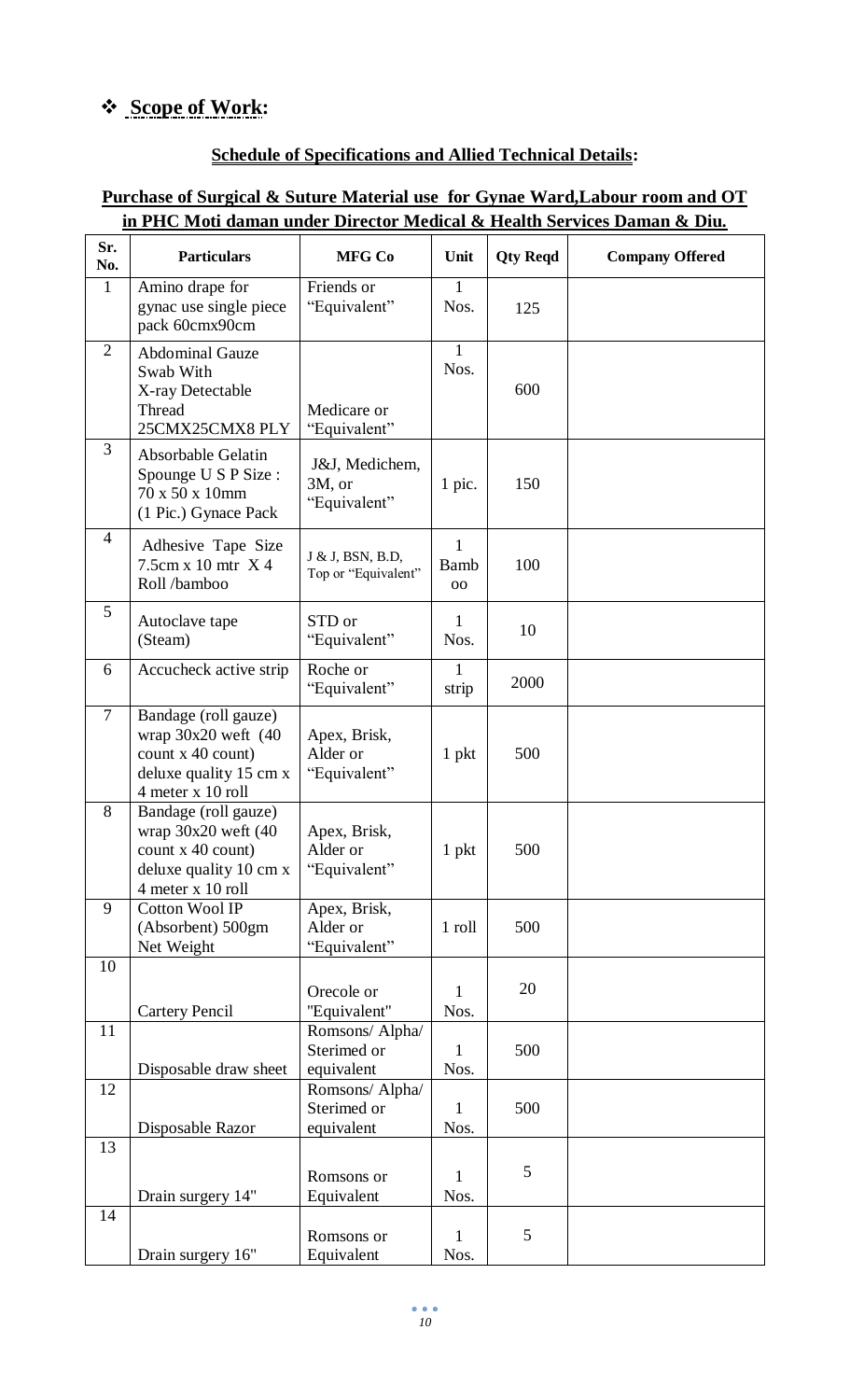| 15 |                                                                                |                                                 |                      |       |  |
|----|--------------------------------------------------------------------------------|-------------------------------------------------|----------------------|-------|--|
| 16 | Drain surgery 18"                                                              | Romsons or<br>Equivalent                        | $\mathbf{1}$<br>Nos. | 5     |  |
|    | Disposable gown                                                                | Romsons or<br>Equivalent                        | 1<br>Nos.            | 500   |  |
| 17 | Disposable<br><b>Examination Plastic</b><br>Gloves sterilized<br>(medium size) | Nulife, Rusch,<br>Safetouch, or<br>"Equivalent" | 1 pic                | 500   |  |
| 18 | Disposable Sterilized<br>Gloves size 6 1/2                                     | Nulife, or<br>"Equivalent"                      | 1 Pair               | 15000 |  |
| 19 | Disposable Sterilized<br>Gloves size 7                                         | Nulife, or<br>"Equivalent"                      | 1 Pair               | 8000  |  |
| 20 | Disposable Sterilized<br>Gloves size 7 1/2                                     | Nulife, or<br>"Equivalent"                      | 1 Pair               | 3000  |  |
| 21 | Disposable Nitrile<br><b>Examination Gloves</b><br>(Large)                     | Nulife, or<br>"Equivalent"                      | 1 Pair               | 5000  |  |
| 22 | Disposable Elbow<br>Length Gynaecology<br>Procedure Sterile<br>Gloves          | Nulife, or<br>"Equivalent"                      | 1 Pair               | 500   |  |
| 23 | Disposable Syringe<br>2ml with 23g needle                                      | HMD, Dispovan,<br>B.D., Top or<br>"Equivalent"  | 1 pic                | 10000 |  |
| 24 | Disposable Syringe<br>5ml with 23g needle                                      | HMD, Dispovan,<br>B.D., Top or<br>"Equivalent"  | 1 pic                | 8000  |  |
| 25 | Disposable Syringe<br>10ml with<br>g needle                                    | HMD, Dispovan,<br>B.D., Top or<br>"Equivalent"  | 1 pic                | 5000  |  |
| 26 | Disposable insulin<br>syringe 40 U                                             | BD or<br>Equivalent                             | 1 pic                | 3000  |  |
| 27 | Dynaplast 10 cm x<br>stretched L4/6m                                           | J&J, BSN,<br>Ethilon, Vissco<br>or "Equivalent" | 1 No.                | 120   |  |
| 28 | ECG gel 250ml                                                                  | Arihant or<br>"Equivalent"                      | $1$ No               | 200   |  |
| 29 | Endotracheal tube<br>newborn & 2.5                                             | Romsons/ Alpha/<br>Sterimed or<br>equivalent    | $\mathbf{1}$<br>Nos. | 12    |  |
| 30 | Endotracheal tube<br>newborn & 3                                               | Romsons/ Alpha/<br>Sterimed or<br>equivalent    | 1<br>Nos.            | 12    |  |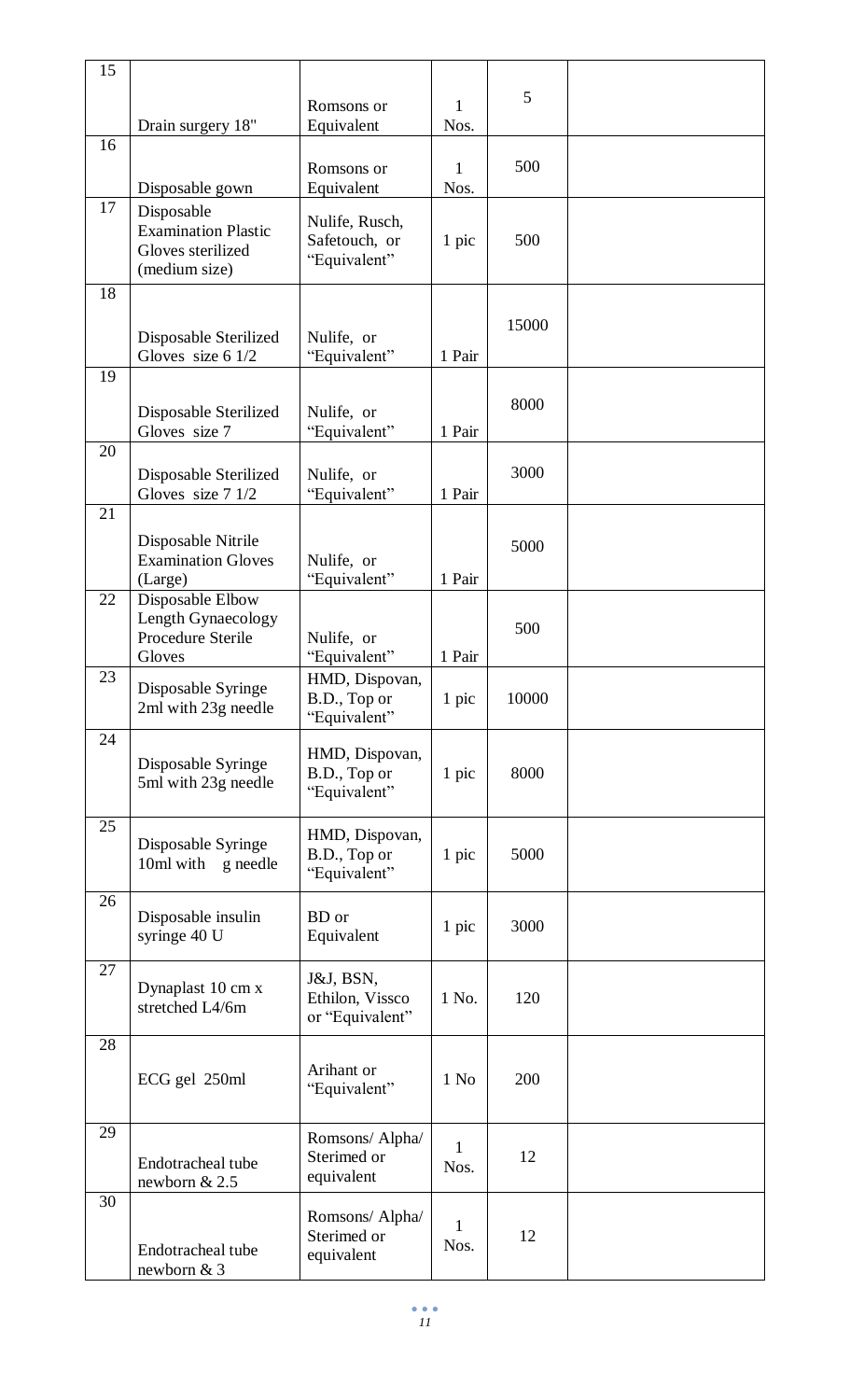| 31 | Endotracheal tube 3<br>plain                                          | Romsons/ Alpha/<br>Sterimed or<br>equivalent                 | 1<br>Nos. | 12   |  |
|----|-----------------------------------------------------------------------|--------------------------------------------------------------|-----------|------|--|
| 32 | Endotracheal tube 7<br>cuffed                                         | Romsons/ Alpha/<br>Sterimed or<br>equivalent                 | 1<br>Nos. | 12   |  |
| 33 | Endotracheal tube 7.5<br>cuffed                                       | Romsons/ Alpha/<br>Sterimed or<br>equivalent                 | 1<br>Nos. | 12   |  |
| 34 | <b>Examination Rubber</b><br>Gloves (M) non sterile                   | Nulife, Rusch,<br>Safetouch,<br>Mediguard or<br>"Equivalent" | 1 pic     | 5000 |  |
| 35 | <b>Examination Rubber</b><br>Gloves (L) non sterile                   | Nulife, Rusch,<br>Safetouch,<br>Mediguard or<br>"Equivalent" | 1 pic     | 5000 |  |
| 36 | <b>Folleys Balloon</b><br>catether 10"                                | Nulife, suru, roms<br>on or Equivalent                       | $1$ nos   | 10   |  |
| 37 | <b>Folleys Balloon</b><br>catether 12"                                | Nulife, suru, roms<br>on or Equivalent                       | $1$ nos   | 10   |  |
| 38 | <b>Folleys Balloon</b><br>catether 14"                                | Nulife, suru, roms<br>on or Equivalent                       | 1 nos     | 100  |  |
| 39 | <b>Folleys Balloon</b><br>catether 16"                                | Nulife, suru, roms<br>on or Equivalent                       | 1 nos     | 100  |  |
| 40 | Folleys Balloon<br>catether 18"                                       | Nulife, suru, roms<br>on or Equivalent                       | $1$ nos   | 50   |  |
| 41 | <b>Folleys Balloon</b><br>catether 8"                                 | Nulife, suru, roms<br>on or Equivalent                       | 1 nos     | 10   |  |
| 42 | Gamgee pad 15 Cm                                                      | Medicare,<br>Iscon, or<br>"Equivalent"                       | $1$ nos   | 300  |  |
| 43 | Gauze Cloth 90cm x<br>18mt wrap 30x20 weft<br>$(40$ count x 40 count) | Apex, Brisk,<br>Alder or<br>"Equivalent"                     | $1$ pkt   | 700  |  |
| 44 | Guedal Airway No. 0                                                   | ALPHA or<br>Equivalent                                       | $1$ nos   | 10   |  |
| 45 | Guedal Airway No. 1                                                   | ALPHA or<br>Equivalent                                       | $1$ nos   | 10   |  |
| 46 | Gudal Air Way No.4                                                    | 3M, Alpha,<br>Newlife, Medica,<br>J&J or<br>"Equivalent"     | 1 pic     | 10   |  |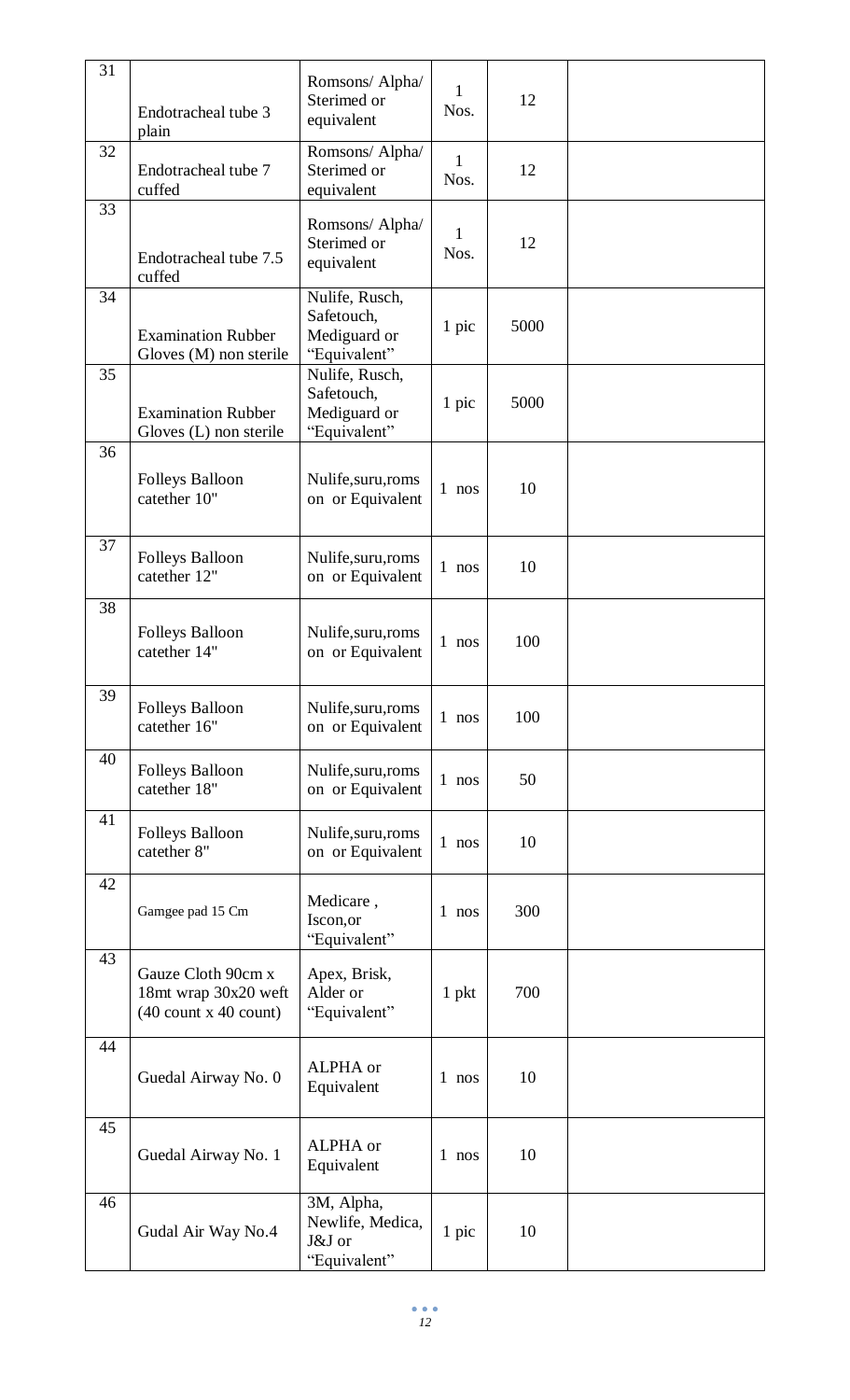| 47 | Infant Feeding tube<br>Sterile size 06"                     | Alfa, Bbraun,<br>Nulife, B.D or<br>"Equivalent"     | 1 pic     | 200            |  |
|----|-------------------------------------------------------------|-----------------------------------------------------|-----------|----------------|--|
| 48 | Infant Feeding tube<br>Sterile size 08"                     | Alfa, Bbraun,<br>Nulife, B.D or<br>"Equivalent"     | 1 pic     | 100            |  |
| 49 | I.V. Cannula sterilized<br>size 22g with pore               | B.D, Cathy<br>HMD, Medikit<br>or "Equivalent"       | 1 pic     | 3000           |  |
| 50 | I.V. Cannula sterilized<br>size 20g with pore               | B.D, Cathy<br>HMD, Medikit<br>or "Equivalent"       | 1 pic     | 3000           |  |
| 51 | I.V. Cannula sterilized<br>size 24g with pore               | B.D, Cathy<br>HMD, Medikit<br>or "Equivalent"       | 1 pic     | 1000           |  |
| 52 | I.V. Cannula sterilized<br>size 26g with pore               | B.D, Cathy<br>HMD, Medikit<br>or "Equivalent"       | 1 pic     | 1000           |  |
| 53 | I.V. Set (Infusion Set)<br>with spare air went<br>needle    | Alfa, Bbraun,<br>Nulife, B.D or<br>"Equivalent"     | 1 pic     | 8000           |  |
| 54 | K-90 catether                                               | ALPHA or<br>Equivalent                              | 1<br>Nos. | 300            |  |
| 55 | Kocher's clamp                                              | Alfa, Bbraun,<br>Nulife, B.D or<br>"Equivalent"     | 1 pic     | $\overline{2}$ |  |
| 56 | Micro I.V. Set                                              | ALPHA or<br>Equivalent                              | 1 pic     | 500            |  |
| 57 | Paper Tape/Micro<br>(50)<br>pore<br>mm x 9 m) X 6 Roll      | Willson<br>,Alpha,or<br>Equivalent                  | 1 pic     | 30             |  |
| 58 | Macintosh sheet in<br>double color with<br>cloth impression | Vikamshi,<br>Duckback,<br>Satnum or<br>"Equivalent" | 1 mtr     | 300            |  |
| 59 | <b>Mucous Suker Rubber</b><br>Pump                          | J&J/JMS/Polym<br>edicare                            | 1<br>Nos. | 50             |  |
| 60 | Nebulizer mask Adult                                        | Alpha, Romson<br>or "Equivalent"                    | 1<br>Nos. | 20             |  |
| 61 | Nebulizer mask Child                                        | Alpha, Romson<br>or "Equivalent"                    | 1<br>Nos. | 20             |  |
| 62 | Oxygen Mask Adult                                           | Tyco Health<br>Care, Omron, or<br>"Equivalent"      | 1 No.     | 50             |  |
| 63 | Oxygen Mask<br>peadiatric                                   | Tyco Health<br>Care, Omron, or<br>"Equivalent"      | 1 No.     | 30             |  |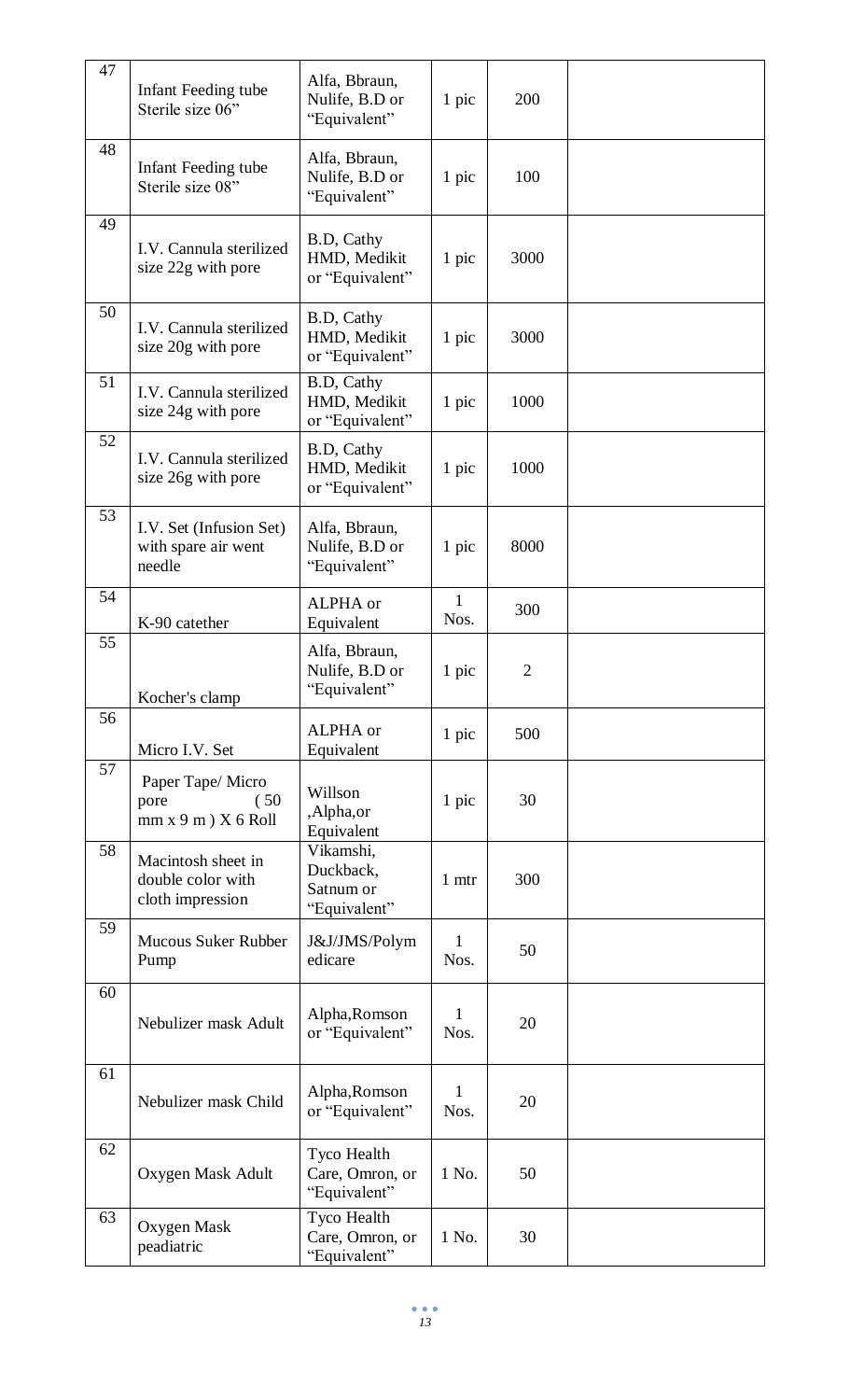| 64 | Parffin Gauze<br>Dressing 10cm x10cm                              | J&J, BSN,<br>Alder, Smith<br>Nephew or<br>"Equivalent"    | 1 pic      | 100  |  |
|----|-------------------------------------------------------------------|-----------------------------------------------------------|------------|------|--|
| 65 | Plastic Apron<br>(Disposable) Big Size<br>Thick                   | Surgiware,<br>Mediklin or<br>"Equivalent"                 | 1 pic      | 1000 |  |
| 66 | Paper Tape/Micro pore<br>(2.5cm x 9.1mt)                          | J&J, BSN, 3M,<br>JMS or<br>"Equivalent"                   | 1 pic      | 5    |  |
| 67 | Ryles tube disposable<br>sterilized size 6"                       | Alfa, Nulife,<br>B.D, romsons or<br>"Equivalent"          | 1 pic      | 100  |  |
| 68 | Ryles tube disposable<br>sterilized size 8"                       | Alfa, Nulife,<br>B.D, romsons or<br>"Equivalent"          | 1 pic      | 100  |  |
| 69 | Ryles tube disposable<br>sterilized size 14"                      | Alfa, Nulife,<br>B.D, romsons or<br>"Equivalent"          | 1 pic      | 50   |  |
| 70 | Ryles tube disposable<br>sterilized size 16"                      | Alfa, Nulife,<br>B.D, romsons or<br>"Equivalent"          | 1 pic      | 50   |  |
| 71 | <b>Sterile Gauze Swab</b><br>7.5cm X 7.5cm (1 Pkt)<br>$/100$ pic) | Zest or<br>Equivalent                                     | 1<br>piece | 700  |  |
| 72 | Surgical blade size<br>No.10                                      | Surgeon, B.D,<br>HMD, Dispovan<br>or "Equivalent"         | 1 pic      | 300  |  |
| 73 | Surgical blade size<br>No.11                                      | Surgeon, B.D,<br>HMD, Dispovan<br>or "Equivalent"         | 1 pic      | 200  |  |
| 74 | Surgical blade size<br>No.15                                      | Surgeon, B.D,<br>HMD, or<br>"Equivalent"                  | 1 pic      | 200  |  |
| 75 | Surgical blade size<br>No.20                                      | Surgeon, B.D,<br>HMD, or<br>"Equivalent"                  | 1 pic      | 300  |  |
| 76 | Surgical blade size<br>No.22                                      | Surgeon, B.D,<br>HMD, or<br>"Equivalent"                  | 1 pic      | 1000 |  |
| 77 | Suction tube set                                                  | Surgeon, B.D,<br>HMD, or<br>"Equivalent"                  | 1 pic      | 30   |  |
| 78 | <b>Suction Catether 14</b>                                        | ALPHA or<br>Equivalent                                    | 1 pic      | 30   |  |
| 79 | Sofra Tulle<br>(Chlorhexidine Gauze<br>Dressing) $10cm X$<br>10cm | Medicare                                                  | 1 pic      | 50   |  |
| 80 | <b>Skin Stapler</b>                                               | safe touch,<br>mediline, rexon,<br>ramya or<br>Equivalent | 1 Pair     | 50   |  |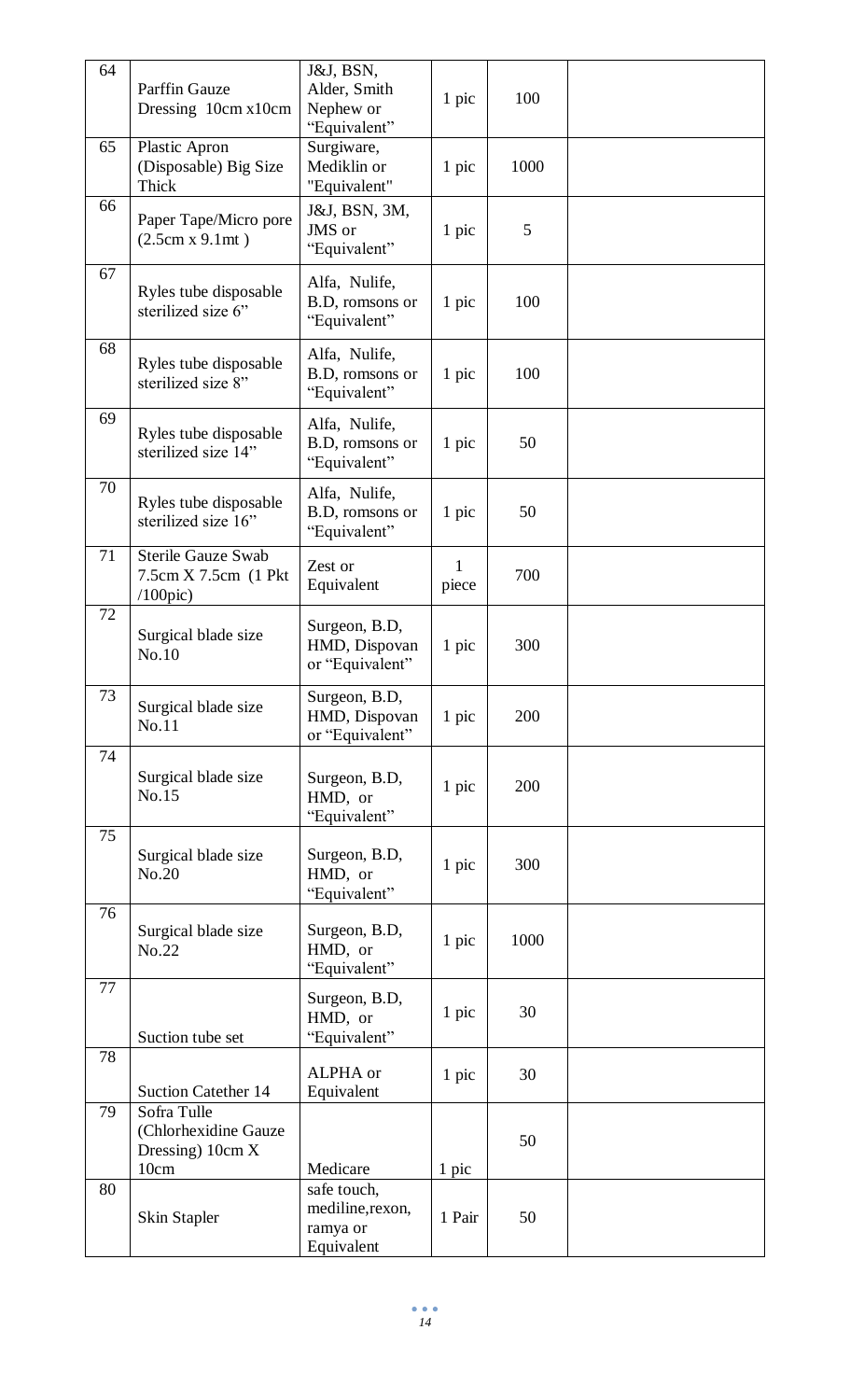| 81 | Skin Stapler Remover                                   | Apex, S&N or<br>Equivalent                                            | 1 pic | 50   |  |
|----|--------------------------------------------------------|-----------------------------------------------------------------------|-------|------|--|
| 82 | <b>Spinal Needle</b><br>Sterilized Size 23g x<br>89mm  | Ethicon, Tyco<br>Health Care,<br>Smith &<br>Nephew or<br>"Equivalent" | 1 No. | 100  |  |
| 83 | Spinal Needle<br>Sterilized Size 25g x<br>89mm         | Ethicon, Tyco<br>Health Care,<br>Smith &<br>Nephew or<br>"Equivalent" | 1 No. | 500  |  |
| 84 | Spine Drape                                            | B.D or<br>"Equivalent"                                                | 1 pic | 100  |  |
| 85 | Sterilized disposable<br>Needle size 22g x1"           | <b>B.D</b> or<br>"Equivalent"                                         | 1 pic | 1000 |  |
| 86 | Sterilized disposable<br>Needle size 23g x1"           | Surgiwear, J & J,<br>Portex, 3M or<br>"Equivalent"                    | 1 No. | 1000 |  |
| 87 | Sterilized disposable<br>Needle size 24g x1"           | HMD, Dispovan,<br>B.D., Top or<br>"Equivalent"                        | 1 pic | 2000 |  |
| 88 | Sterilized disposable<br>Needle size 26g x1/2"         | HMD, Dispovan,<br>B.D., Top or<br>"Equivalent"                        | 1 pic | 2000 |  |
| 89 | <b>Suction Catheter</b><br>Sterile No.14               | HMD, Dispovan,<br>B.D., Top or<br>"Equivalent"                        | 1 pic | 50   |  |
| 90 | <b>Suction Catheter</b><br>Sterile No.16               | HMD, Dispovan,<br>B.D., Top or<br>"Equivalent"                        | 1 pic | 50   |  |
| 91 | Surgeon Disposable<br><b>CAP</b>                       | B Braun, Alpha,<br>B.D. or<br>"Equivalent"                            | 1 pic | 5000 |  |
| 92 | Surgeon Disposable<br><b>FACE MASK Three</b><br>Layer  | B Braun, Alpha,<br>B.D. or<br>"Equivalent"                            | 1 pic | 5000 |  |
| 93 | Threeway cannula<br>with extension                     | Safetouch,<br>Mediklin,<br>Mediguard or<br>"Equivalent"               | 1 pic | 100  |  |
| 94 | Transpore tape (all<br>size) 0", 1", 2" & 3" x<br>9mtr | Safetouch,<br>Mediklin,<br>Mediguard or<br>"Equivalent"               | 1 pic | 100  |  |
| 95 | Tag Adult (Yellow)                                     | 3M, Alpha,<br>Newlife, Medica,<br>J&J or<br>"Equivalent"              | 1pic  | 1000 |  |
| 96 | Tag Child (Blue &<br>Pink)                             | 3M, Alpha,<br>Newlife, Medica,<br>J&J or<br>"Equivalent"              | 1pic  | 1000 |  |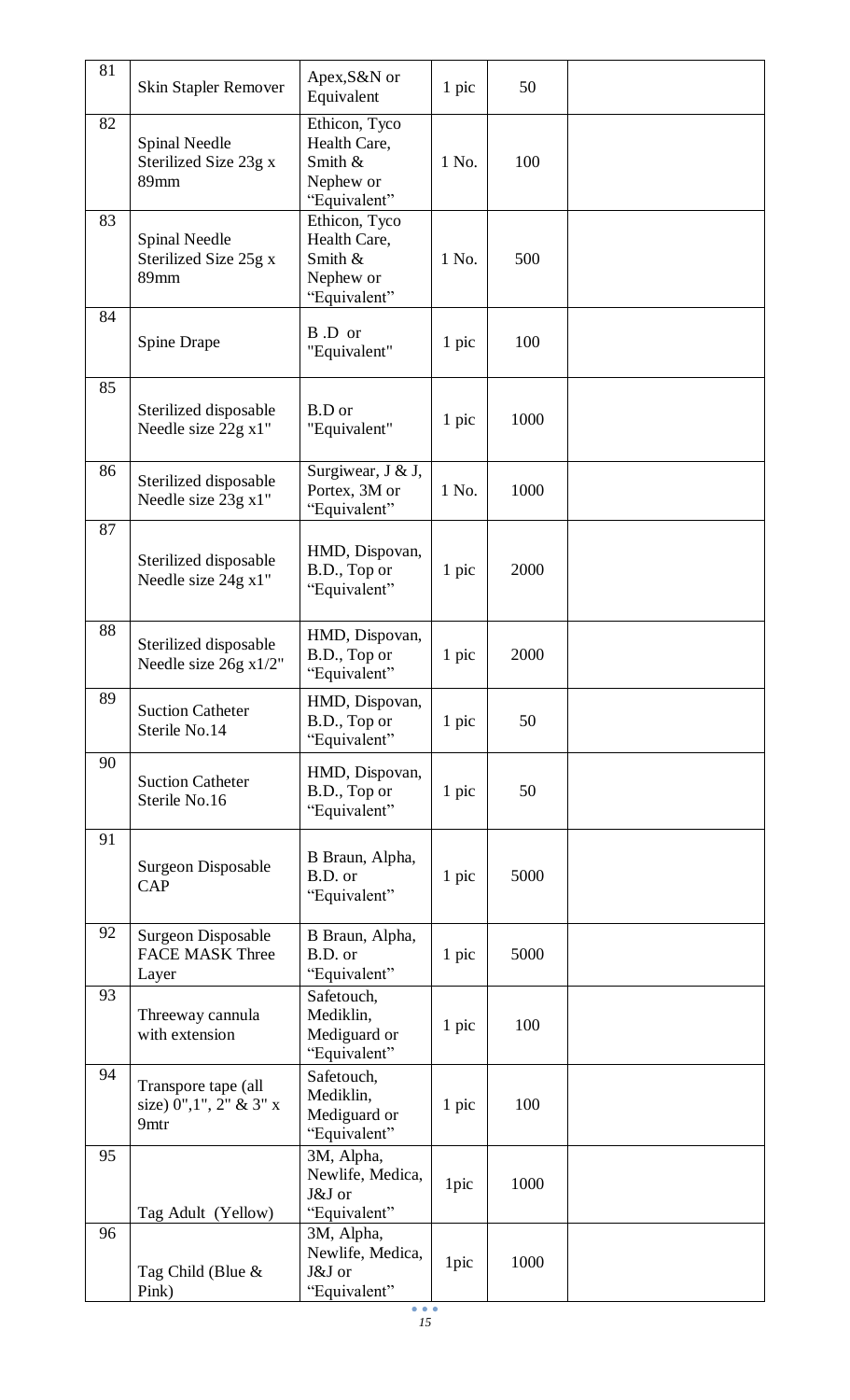| 97  |                                                                             |                                                          |                      |              |  |
|-----|-----------------------------------------------------------------------------|----------------------------------------------------------|----------------------|--------------|--|
|     | Torch (Big)                                                                 | STD or<br>"Equivalent"                                   | 1pic                 | 5            |  |
| 98  | Transparent I.V<br>Dressing (Tegaderm)<br>Paediatric                        | 3M, Alpha,<br>Newlife, Medica,<br>J&J or<br>"Equivalent" | 1pic                 | 300          |  |
| 99  | Transparent I.V<br>Dressing (Tegaderm)<br>Adult                             | 3M, Alpha,<br>Newlife, Medica,<br>J&J or<br>"Equivalent" | 1pic                 | 500          |  |
| 100 | Ultrasound gel 250ml                                                        | Arihant or<br>"Equivalent"                               | 1pic                 | 200          |  |
| 101 | <b>Under Pad</b><br>(Disposable)Hospital<br>Bed Sheet 60cm x90<br>cm Approx | 3M, Alpha,<br>Newlife, Medica,<br>J&J or<br>"Equivalent" | 1pic                 | 600          |  |
| 102 | <b>Umbilical Cord Clamp</b>                                                 | 3M, Alpha,<br>Newlife, Medica,<br>J&J or<br>"Equivalent" | 1 btl                | 1000         |  |
| 103 | Urine Bag sterilize<br>disposable with<br>urometer hourly<br>measurement    | 3M, Alpha,<br>Newlife, Medica,<br>J&J or<br>"Equivalent" | 1 No.                | 2000         |  |
| 104 | Wear Kit O.T.<br>(Surgeon HIV Kit)                                          | 3M, Alpha,<br>Newlife, Medica,<br>J&J or<br>"Equivalent" | 1 pic                | 50           |  |
| 105 | Accucheck active<br>machine                                                 | Roch or<br>"Equivalent"                                  | 1 No.                | 10           |  |
| 106 | NIBP cuff adult with<br>attached hose cable                                 | Surgiwear, J & J,<br>Portex, 3M or<br>"Equivalent"       | 1 set                | 5            |  |
| 107 | <b>Bed Pan</b>                                                              | STD or<br>"Equivalent"                                   | $\mathbf{1}$<br>Nos. | 10           |  |
| 108 | Baby towel                                                                  | STD or<br>"Equivalent"                                   | $\mathbf{1}$<br>Nos. | 20           |  |
| 109 | Dressing drum 11'x9"                                                        | S.S, STD or<br>"Equivalent"                              | 1<br>Nos.            | 5            |  |
| 110 | Dressing instrument<br>set                                                  | STD or<br>"Equivalent"                                   | 1<br>Nos.            | $\mathbf{1}$ |  |
| 111 | <b>Examination Lamp</b><br><b>LED</b>                                       | S.S, STD or<br>"Equivalent"                              | $\mathbf{1}$<br>Nos. | 5            |  |
| 112 | <b>ECG</b> Chest electrodes                                                 | Arihant or<br>"Equivalent"                               | $1$ pkt.             | 5            |  |
| 113 | Instrument Tray 8"x<br>3"                                                   | STD or<br>"Equivalent"                                   | 1<br>Nos.            | 5            |  |
| 114 | Kidney tray steel                                                           | Raxon or<br>"Equivalent"                                 | $\mathbf{1}$<br>Nos. | 10           |  |
| 115 | Needle cutter SS<br>0.8 <sub>ctr</sub>                                      | STD or<br>"Equivalent"                                   | $\mathbf{1}$<br>Nos. | 10           |  |
| 116 | Plastic sharp container<br>0.8 <sub>Lt</sub>                                | STD or<br>"Equivalent"                                   | 1<br>Nos.            | 100          |  |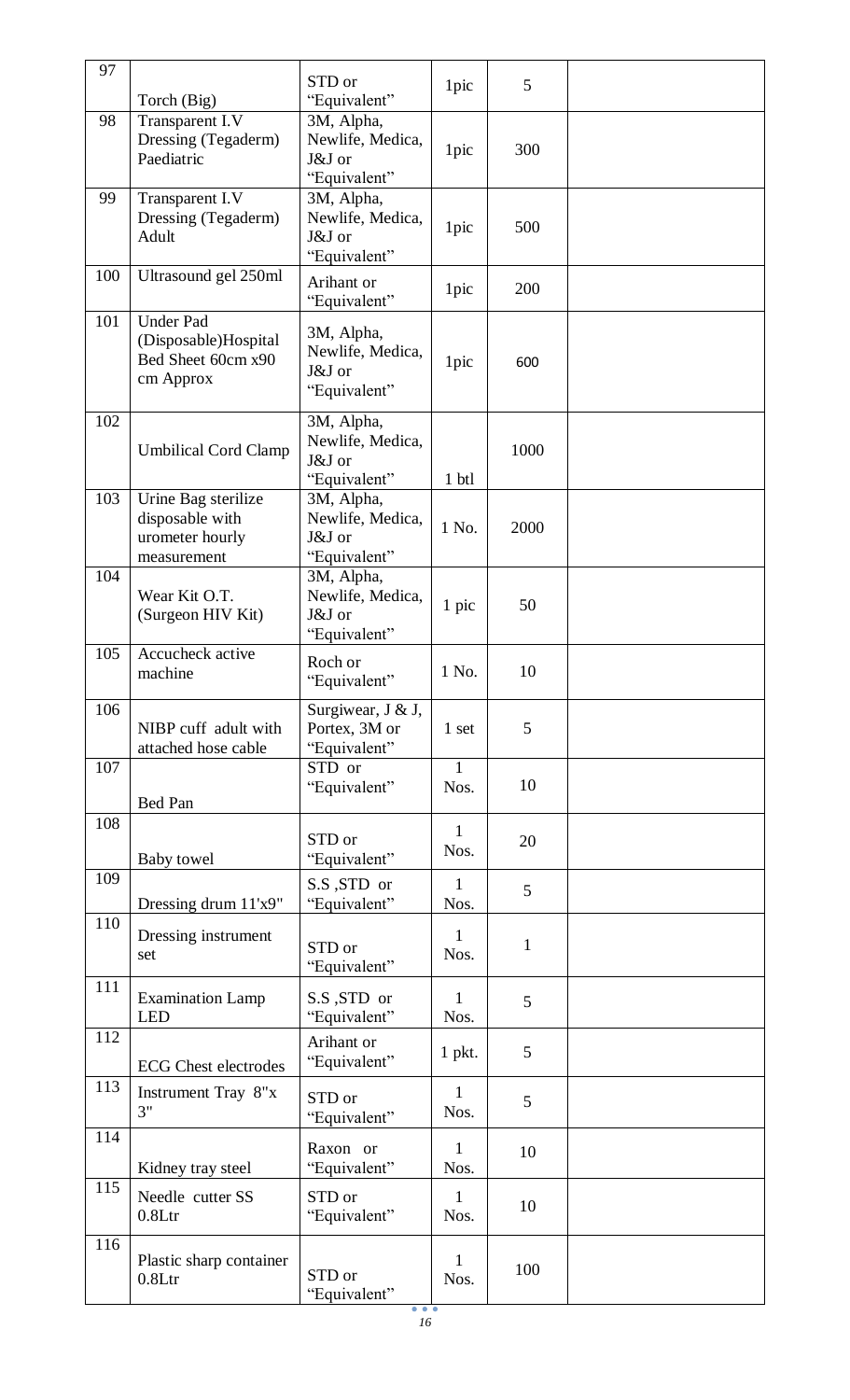| 117 | Plastic sharp container<br>1 Ltr                                                                                                                                                                                                                                         | STD or<br>"Equivalent"                | 1<br>Nos.            | 30             |  |
|-----|--------------------------------------------------------------------------------------------------------------------------------------------------------------------------------------------------------------------------------------------------------------------------|---------------------------------------|----------------------|----------------|--|
| 118 | Plastic sharp container<br>3.5 Ltr                                                                                                                                                                                                                                       | STD or<br>"Equivalent"                | $\mathbf{1}$<br>Nos. | 30             |  |
| 119 | Shoes (Crocks) Size 6                                                                                                                                                                                                                                                    | Crocks or<br>"Equivalent"             | $\mathbf{1}$<br>Nos. | 20             |  |
| 120 | Shoes (Crocks) Size 7                                                                                                                                                                                                                                                    | Crocks or<br>"Equivalent"             | $\mathbf{1}$<br>Nos. | 20             |  |
| 121 | Shoes (Crocks) Size 8                                                                                                                                                                                                                                                    | Crocks or<br>"Equivalent"             | $\mathbf{1}$<br>Nos. | 20             |  |
| 122 | S.S Dressing trolley                                                                                                                                                                                                                                                     | Crown or<br>"Equivalent"              | 1<br>Nos.            | $\mathbf{1}$   |  |
| 123 | S.S. Baby tray<br>20" x12"                                                                                                                                                                                                                                               | S.S, STD or<br>"Equivalent"           | $\mathbf{1}$<br>Nos. | 10             |  |
| 124 | S.S. Surgical Tray<br>12"x 8                                                                                                                                                                                                                                             | S.S, STD or<br>"Equivalent"           | $\mathbf{1}$<br>Nos. | $\overline{2}$ |  |
| 125 | S.S. Surgical Tray<br>12"x 10                                                                                                                                                                                                                                            | S.S, STD or<br>"Equivalent"           | $\mathbf{1}$<br>Nos. | $\overline{2}$ |  |
| 126 | Suture cutting scissor                                                                                                                                                                                                                                                   | S.S, STD or<br>"Equivalent"           | $\mathbf{1}$<br>Nos. | 25             |  |
| 127 | Scissor curved                                                                                                                                                                                                                                                           | S.S, STD or<br>"Equivalent"           | $\mathbf{1}$<br>Nos. | 15             |  |
| 128 | Scissor straight                                                                                                                                                                                                                                                         | S.S, STD or<br>"Equivalent"           | $\mathbf{1}$<br>Nos. | 15             |  |
| 129 | Absorbable<br>Poly(Glycolide/L-Lactide)<br>Surgical suture USP,<br>POLYGLACTIN 910<br>40mm 1/2 circle round<br>bodied,1 (4 metric)<br>90cm, Braided coated<br>polyglactin 910 violet<br>(Vicryl1-0 2347)                                                                 | J&J,Ethicon, Meril<br>or "Equivalent" | 1 pic                | 1200           |  |
| 130 | Absorbable<br>Poly(Glycolide/L-Lactide)<br>Surgical suture USP,<br>POLYGLACTIN 910 FST<br>36mm 1/2 circle<br>DOUBLE NEEDLED, 2-0(3<br>metric) 140cm<br>(REVERSE CUTTING /<br>ROUND BODIED),<br><b>Braided coated</b><br>polyglactin 910 UNDYED<br>(2777 fast vicryl 2-0) | J&J,Ethicon, Meril                    |                      | 420            |  |
|     |                                                                                                                                                                                                                                                                          | or "Equivalent"                       | 1 pic                |                |  |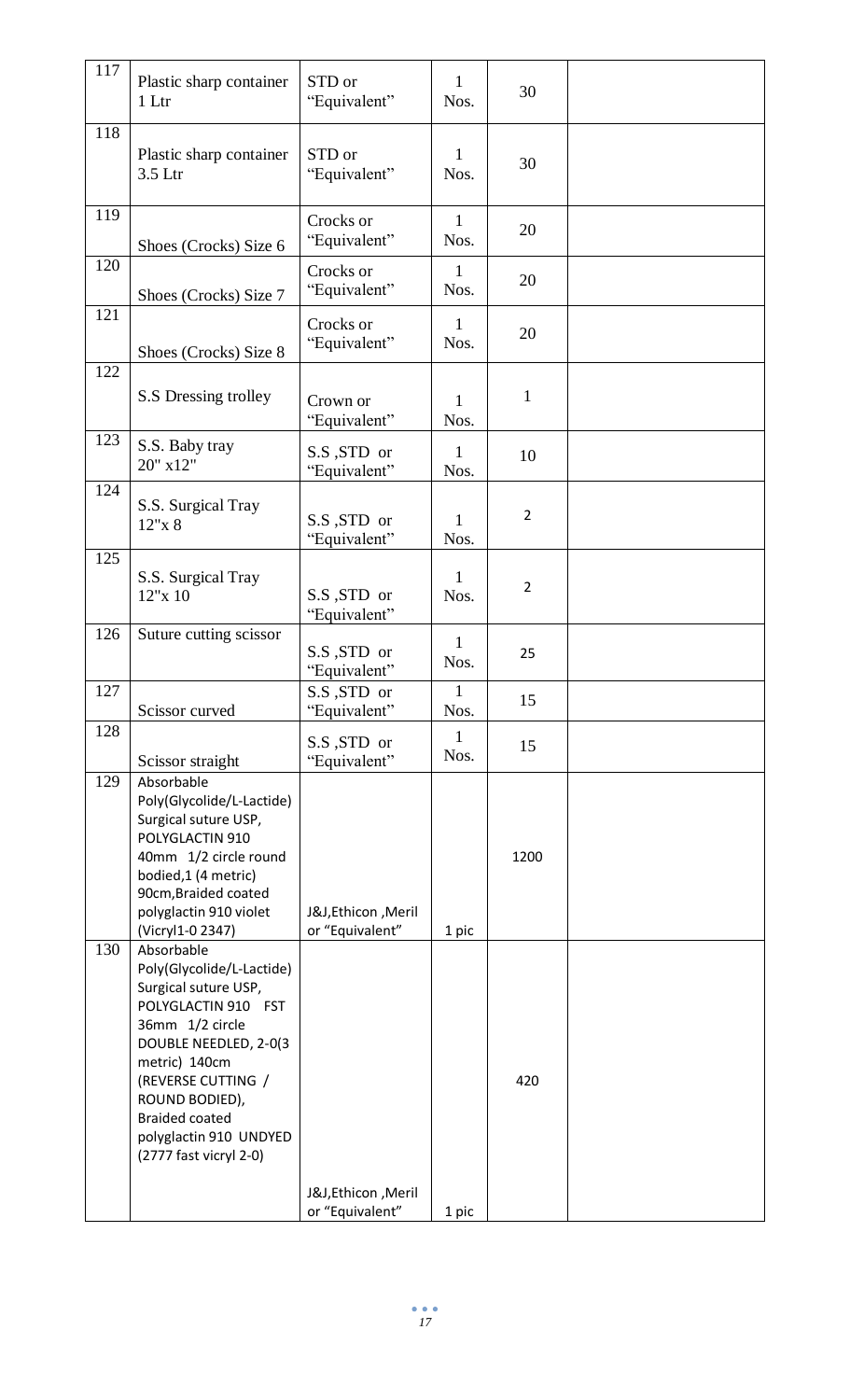| 131 | Absorbable                   |                    |       |     |  |
|-----|------------------------------|--------------------|-------|-----|--|
|     | Poly(Glycolide/L-Lactide)    |                    |       |     |  |
|     | Surgical suture USP,         |                    |       |     |  |
|     | POLYGLACTIN 910              |                    |       |     |  |
|     | 20mm 1/2 circle round        |                    |       | 156 |  |
|     |                              |                    |       |     |  |
|     | bodied, 3-0(2 metric)        |                    |       |     |  |
|     | 70cm, Braided coated         |                    |       |     |  |
|     | polyglactin 910 violet 9     | J&J,Ethicon, Meril |       |     |  |
|     | VICRYL 3-0 2437)             | or "Equivalent"    | 1 pic |     |  |
| 132 |                              |                    |       |     |  |
|     |                              |                    |       |     |  |
|     | Mersilk 2/0 T/C 76cm         | J&J,Ethicon, Meril |       | 120 |  |
|     | NW 5670                      | or "Equivalent"    | 1 pic |     |  |
| 133 |                              |                    |       |     |  |
|     |                              |                    |       |     |  |
|     | Mersilk 2/0 Cutting          | J&J,Ethicon, Meril |       | 120 |  |
|     | 76cm NW 5002                 | or "Equivalent"    | 1 pic |     |  |
| 134 |                              |                    |       |     |  |
|     |                              |                    |       |     |  |
|     | Mersilk 4/0 cutting          | J&J,Ethicon, Meril |       | 120 |  |
|     | <b>76cm</b>                  | or "Equivalent"    | 1 pic |     |  |
| 135 | <b>Sterilized Absorbable</b> |                    |       |     |  |
|     | <b>Surgical Suture USP</b>   |                    |       |     |  |
|     | MERISOFT CHROMIC,            |                    |       |     |  |
|     | Catgut chromic 0 (4          |                    |       | 60  |  |
|     |                              |                    |       |     |  |
|     | metric) 76cm, 40mm           |                    |       |     |  |
|     | 1/2 circle round bodied)     | J&J,Ethicon, Meril |       |     |  |
|     | (CATGUT 0 4246)              | or "Equivalent"    | 1 pic |     |  |
| 136 |                              |                    |       |     |  |
|     |                              |                    |       |     |  |
|     |                              |                    |       | 60  |  |
|     | Chromic catgut no.1/0        | J&J,Ethicon, Meril |       |     |  |
|     | R/B 76cm NW 4242             | or "Equivalent"    | 1 pic |     |  |
| 137 |                              |                    |       |     |  |
|     | <b>Sterilized Absorbable</b> |                    |       |     |  |
|     | <b>Surgical Suture USP</b>   |                    |       |     |  |
|     | MERISOFT CHROMIC,            |                    |       |     |  |
|     | Catgut chromic 2-0           |                    |       | 120 |  |
|     | (3.5 metric) 76cm,           |                    |       |     |  |
|     |                              |                    |       |     |  |
|     | 30mm 1/2 circle round        |                    |       |     |  |
|     | bodied)                      | J&J,Ethicon, Meril |       |     |  |
|     | (Catgut 2-0 4241)            | or "Equivalent"    | 1 pic |     |  |
| 138 |                              |                    |       |     |  |
|     | Absorbable Surgical          |                    |       |     |  |
|     |                              |                    |       |     |  |
|     | Suture USP MERISOFT          |                    |       |     |  |
|     | CHROMIC, Catgut              |                    |       | 96  |  |
|     | chromic 3-0 (3 metric)       |                    |       |     |  |
|     | 76cm, 20mm 1/2 circle        |                    |       |     |  |
|     | round bodied)                | J&J,Ethicon, Meril |       |     |  |
|     | (Catgut 3-0 4237)            | or "Equivalent"    | 1 pic |     |  |
| 139 |                              |                    |       |     |  |
|     | Non Absorbable               |                    |       |     |  |
|     | Polyamide Surgical           |                    |       |     |  |
|     |                              |                    |       |     |  |
|     | Suture USP (FILAMIDE/        |                    |       |     |  |
|     | POLYMIDE), 2-0 (3            |                    |       |     |  |
|     | metric) 45mm 3/8 circle      |                    |       | 300 |  |
|     | Reverse cutting 70cm,        |                    |       |     |  |
|     | (Monofilament                |                    |       |     |  |
|     | polyamide black)             | J&J,Ethicon, Meril |       |     |  |
|     |                              |                    |       |     |  |
|     | (Ethilon 3336)               | or "Equivalent"    | 1 pic |     |  |
| 140 | Surgicell 4cm X 8cm          |                    |       |     |  |
|     | (Oxidized Regenerated        |                    |       |     |  |
|     | Cellulose, fibrillar/layer   |                    |       |     |  |
|     | form, fibril material (7     |                    |       |     |  |
|     | layers) for broad surface    |                    |       | 36  |  |
|     | area coverage, rayon         |                    |       |     |  |
|     | fiber with 18% to 21%        |                    |       |     |  |
|     | w/w carboxylic content       |                    |       |     |  |
|     | with proven bactericidal     | J&J,Ethicon, Meril |       |     |  |
|     | property) CLR 48             | or "Equivalent"    | 1 pic |     |  |
|     |                              |                    |       |     |  |